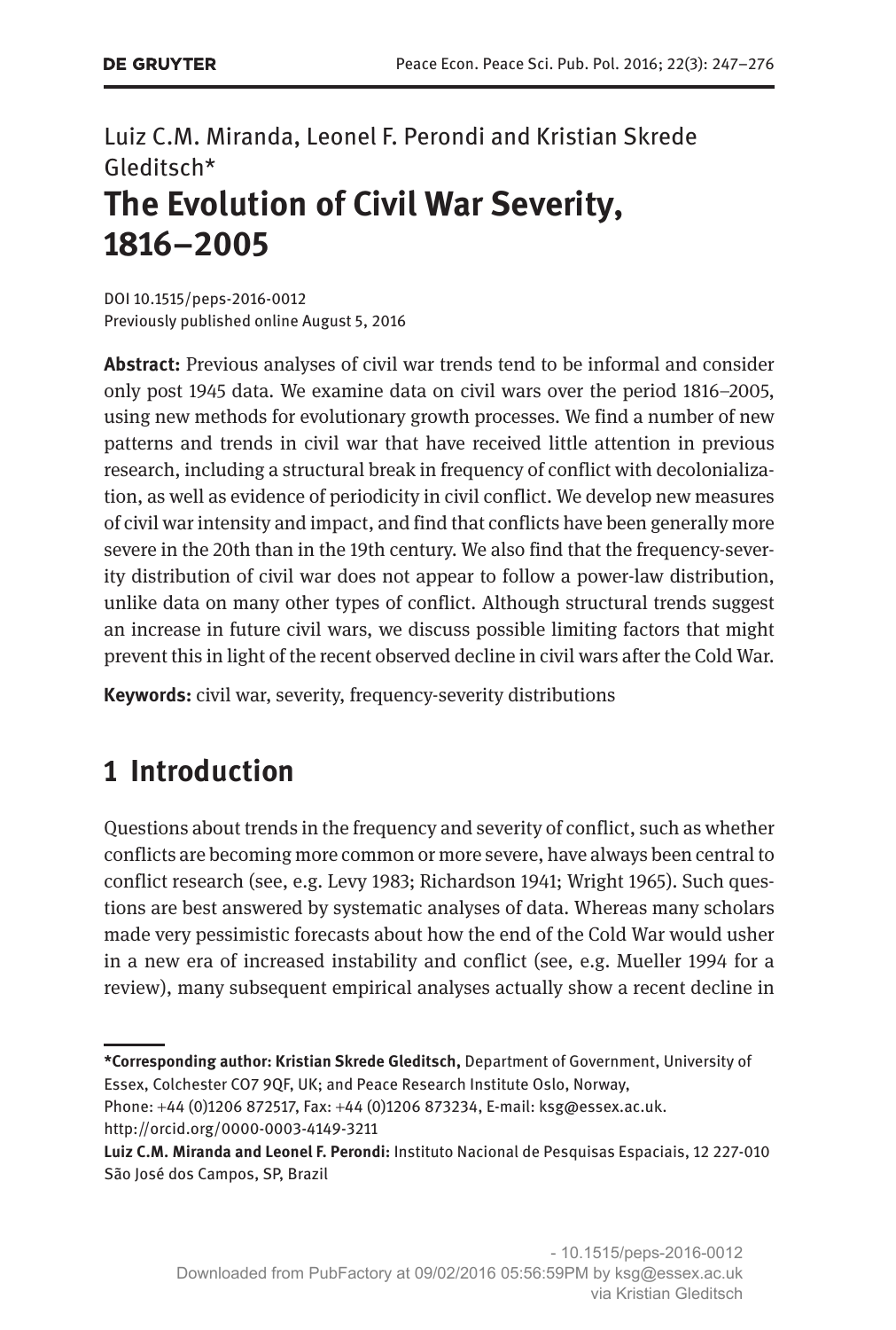conflict, following an increase in the frequency of civil war in the immediate aftermath of the Cold War (Cederman, Gleditsch, and Wucherpfennig 2016; Goldstein 2002, 2011; Gurr 2000; Mack 2007; Pinker 2011). Although there are many analyses of trends in civil war and the potential factors that may account for these, most such studies examine only data after 1945 and typically rely on informal analysis of trends. In this article, we consider trends and patterns in civil wars over a much longer period – 1816–2005, using updated data from Gleditsch (2004, 2007) – and assess the time evolution of ongoing conflicts by year using a new multi-logistic methodology for analyzing evolutionary growth processes proposed by Miranda (2010) and Miranda and Lima (2010). Our analyses suggest a number of patterns and trends that so far have received little attention in conflict research. We find a clear structural break in the frequency of civil war before and after the period of decolonialization in the early 1960s. Moreover, there is some evidence of periodicity in civil conflict. We propose two new measures of civil war severity, which we call *conflict intensity*, based on the rate of casualties of a conflict over time, and *conflict impact*, based on the share of population killed in civil wars. Our analysis indicates that civil wars in the 20th century have been generally more severe than in the 19th century. Unlike many other types of conflicts, we find that the frequency-severity distribution of civil war does not appear to follow a power-law distribution, suggesting instead a mixture of qualitatively different classes of conflicts. Although structural trends indicate that we should see an increase in future civil wars, we discuss some possible limiting factors that might prevent this in light of the recent observed decline in civil wars after the Cold War.

### **2 Descriptive analysis of trends in civil war**

We start by inspecting the yearly distribution of the number of ongoing civil wars from 1816 to 2005, using version 1.52 of Gleditsch's (2004) Expanded War Data. Figure 1 displays the count of number of ongoing civil wars up to 2005, with two smoothed versions of the data, based on 5 year and 10 year moving averages of the original data. We note that the main characteristics of the original data are preserved in both smoothed figures.

Figure 2 displays the corresponding accumulated number of conflicts. A preliminary analysis of Figures 1 and 2 suggests the existence of two distinct regimes: a first regime between 1816 and the beginning of the 1960 decade, with an average number of 4.79 conflicts per year, and a second regime from 1960 to 2005, with a much higher average number of 16.42 conflicts per year. Figure 2 shows a marked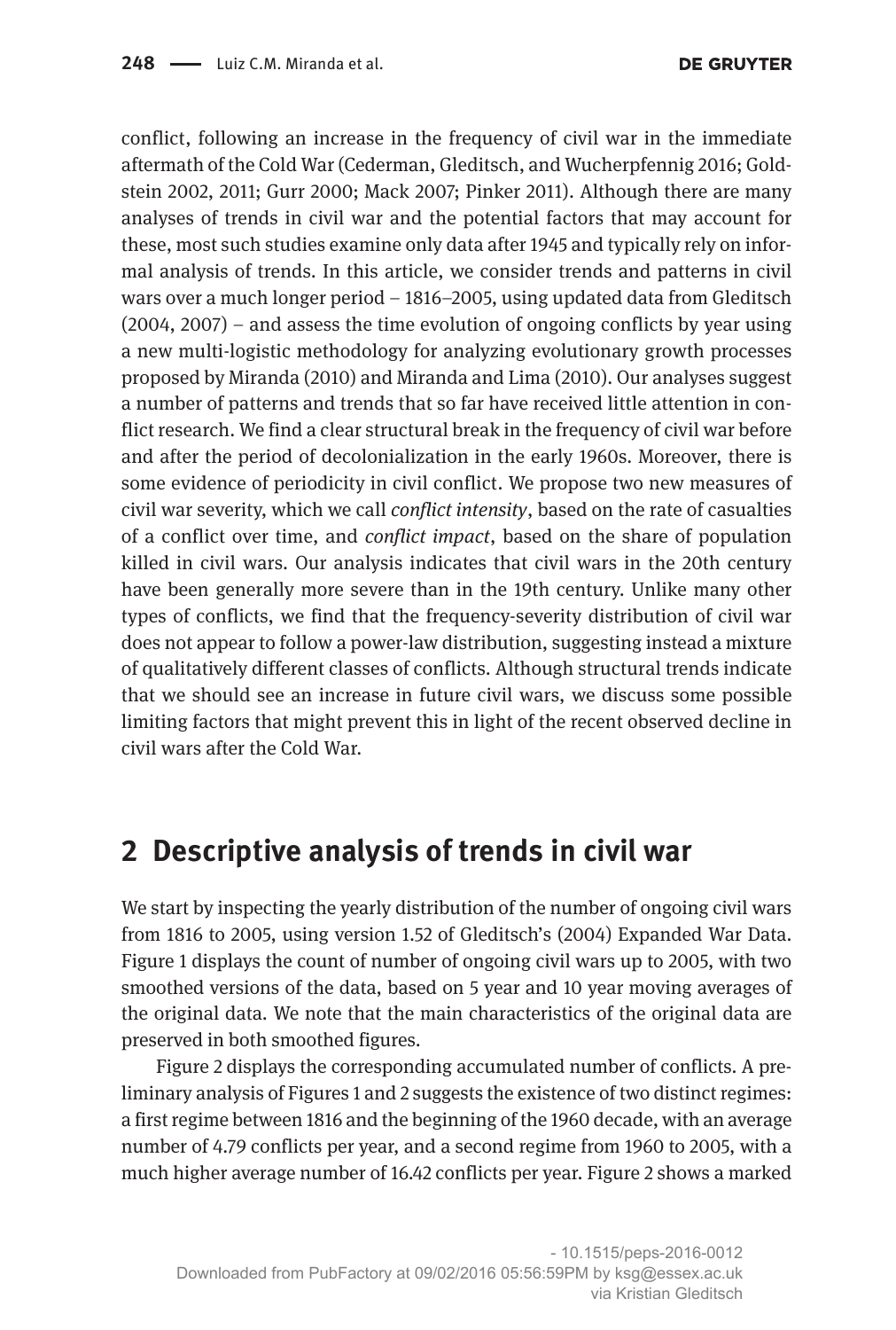

**Figure 1:** Frequency of civil wars from 1816 to 2005 represented by the open circles, together with two smoothed versions given by the five  $(x)$  and 10  $(*)$  years moving averages of the original data.



**Figure 2:** The evolution of the accumulated number of civil wars is represented by the open circles. We insert two linear regression lines for the periods 1816–1960 and 1960–2005 to emphasize the sharp transition between the two distinct regimes of the data trend.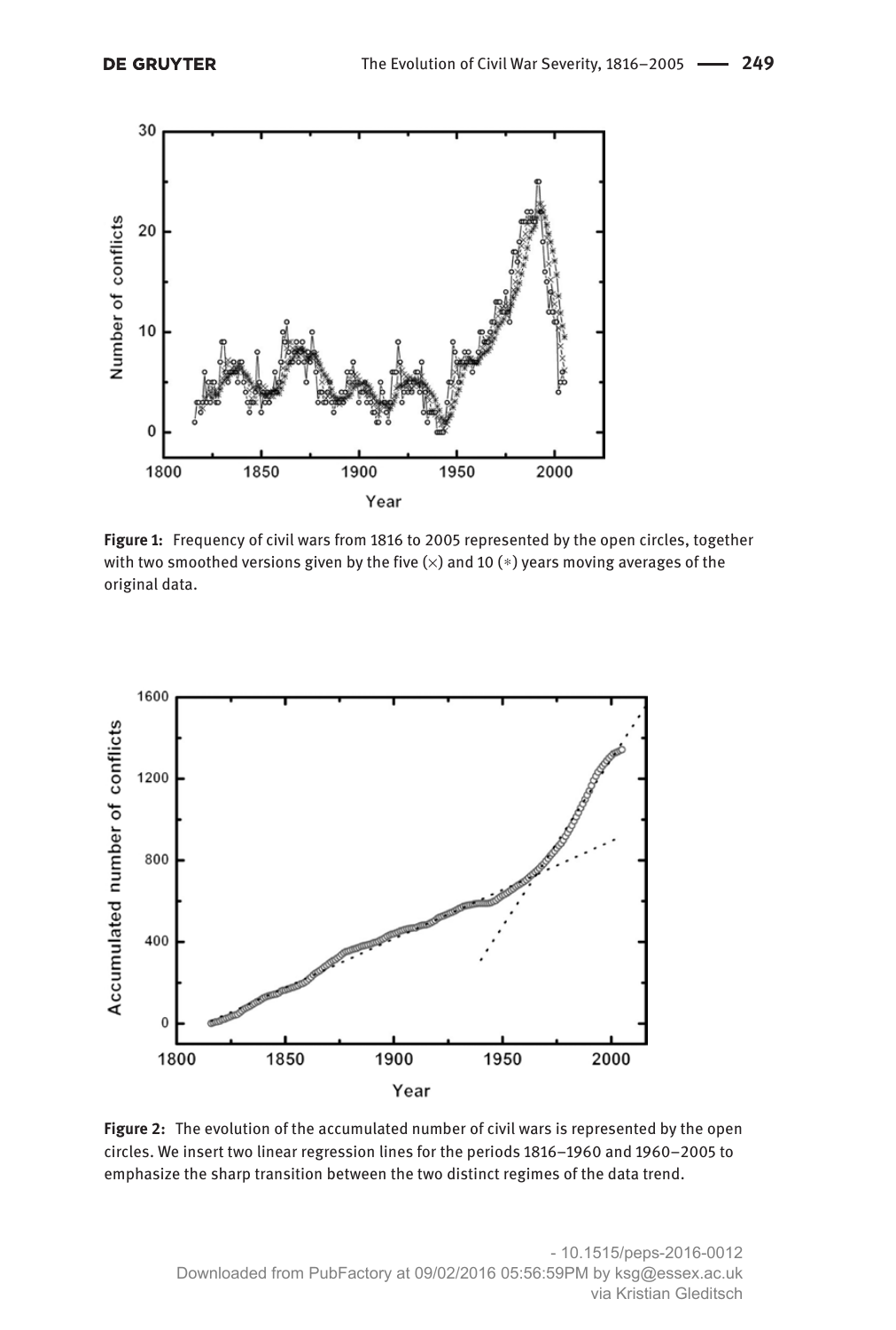change of inflection in the accumulated number of conflicts by 1960, sharply separating the two regimes. The two regimes will be referred to as ranges 1 and 2, respectively. The civil war frequency in range 2 is roughly three times that of range 1. We note that the inflection point in this figure seems to correspond to the period of decolonization, and the emergence of new independent states that for various reasons may be more prone to conflict (see Sambanis 2002).

Another prominent feature in Figure 1 is that the yearly number of ongoing conflicts evolves as a sequence of somewhat regular bursts of conflicts. In fact, close inspection of Figure 1 indicates that the yearly number of ongoing conflicts peaks roughly around 1835, 1875, 1900, 1930, 1955, 1975, and 1995, or with an average of 26 years between peaks. In the next section, we proceed from a descriptive analysis to a more formal assessment of the time evolution of civil war, using a new multi-logistic methodology for analyzing evolutionary growth processes.

## **3 Multi-logistic modeling of civil war trends as an evolutionary growth process**

In this section we consider the event time series of ongoing civil war as an evolutionary process to examine the existence of trends, using a new multi-logistic methodology for analyzing evolutionary growth processes, recently proposed by Miranda and Lima (2010) and further detailed by Miranda (2010). Logistic modeling has traditionally been used to analyze growth processes in natural systems, such as population growth. Miranda and Lima (2010) and Miranda (2010) show how this methodology can be extended to consider trends in growth processes involving complex mixes of social, economic, and technological processes such as innovations, and also present evidence that considering such features can improve forecasts. In the case of civil war, this analysis will allow us to examine more formally whether there are regular trends in the frequency of conflict as well as notable changes over time.

Before turning to the application to civil war data we first outline the general concepts of logistic modeling and the main aspects of the methodology since these are unlikely to be familiar to social scientists. In general, a typical evolutionary growth process described by some cumulative indicator evolves over time following an S-shaped or sigmoid curve, as shown schematically in Figure 3. After reaching a maximum growth rate, somewhere along its evolutionary trajectory, it eventually saturates. The dynamics of such a process is determined by the way that it grows in its early stages and later declines, that is, it follows from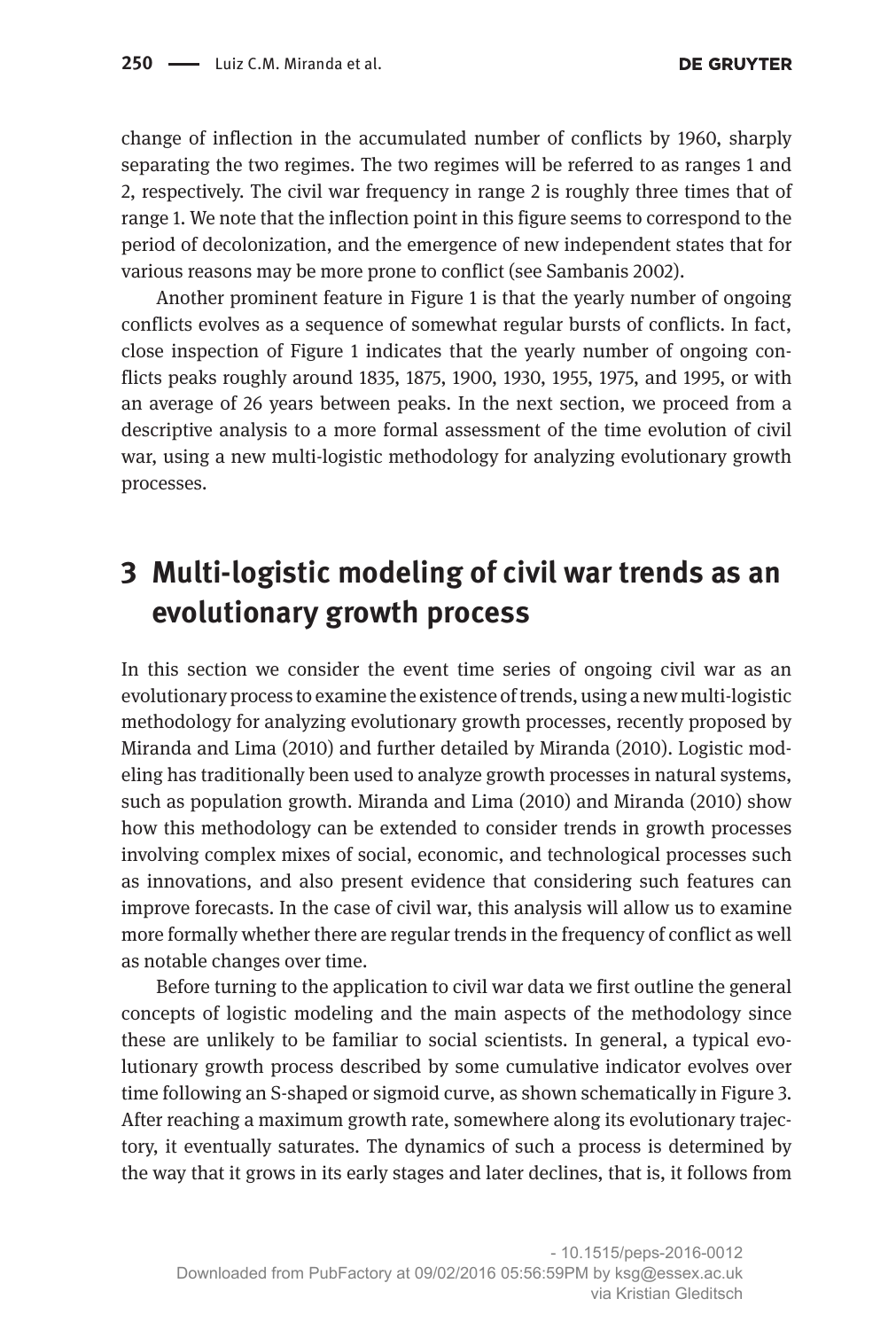

**Figure 3:** Schematic plot of a typical S-shaped curve, characterized by three parameters, namely, its excursion towards saturation, the point  $t_{\epsilon}$  at which the curve inflection occurs, as one goes from the initial growth stage to the final saturation, and a characteristic growth time parameter that indicates how sharp its growth is. The dashed curve is the time derivative of the S-shaped curve, representing its growth rate, and exhibits a characteristic "bell" shape.

the specific relationship between its amplitude and its growth rate, or growth frequency, at a given time.

One of the most widely used functions to describe the evolution of S-shaped processes is the so-called Verhulst logistic function, which can be given as

$$
f(t) = K \frac{e^{(t-t_c)/\tau}}{1 + e^{(t-t_c)/\tau}}.
$$
 (1)

Here  $f(t)$  denotes the time-dependent variable describing the time evolution of the system, *K*, normally referred to as the system carrying capacity, denotes the excursion towards saturation,  $t_c$  is the inflection point of maximum rate of change of *f* and  $\tau^{-1}$  is the growth rate parameter. The time derivative of Eq. (1), namely,

$$
g(t) = \frac{K}{\tau} \frac{e^{(t-t_c)/\tau}}{[1+e^{(t-t_c)/\tau}]^2},
$$
\n(2)

gives the *logistic pulse*, depicted in Figure 2 by the dotted curve, which describes the rate at which the logistic process evolves. The time interval around the center point in which the logistic pulse is within half of its maximum height is given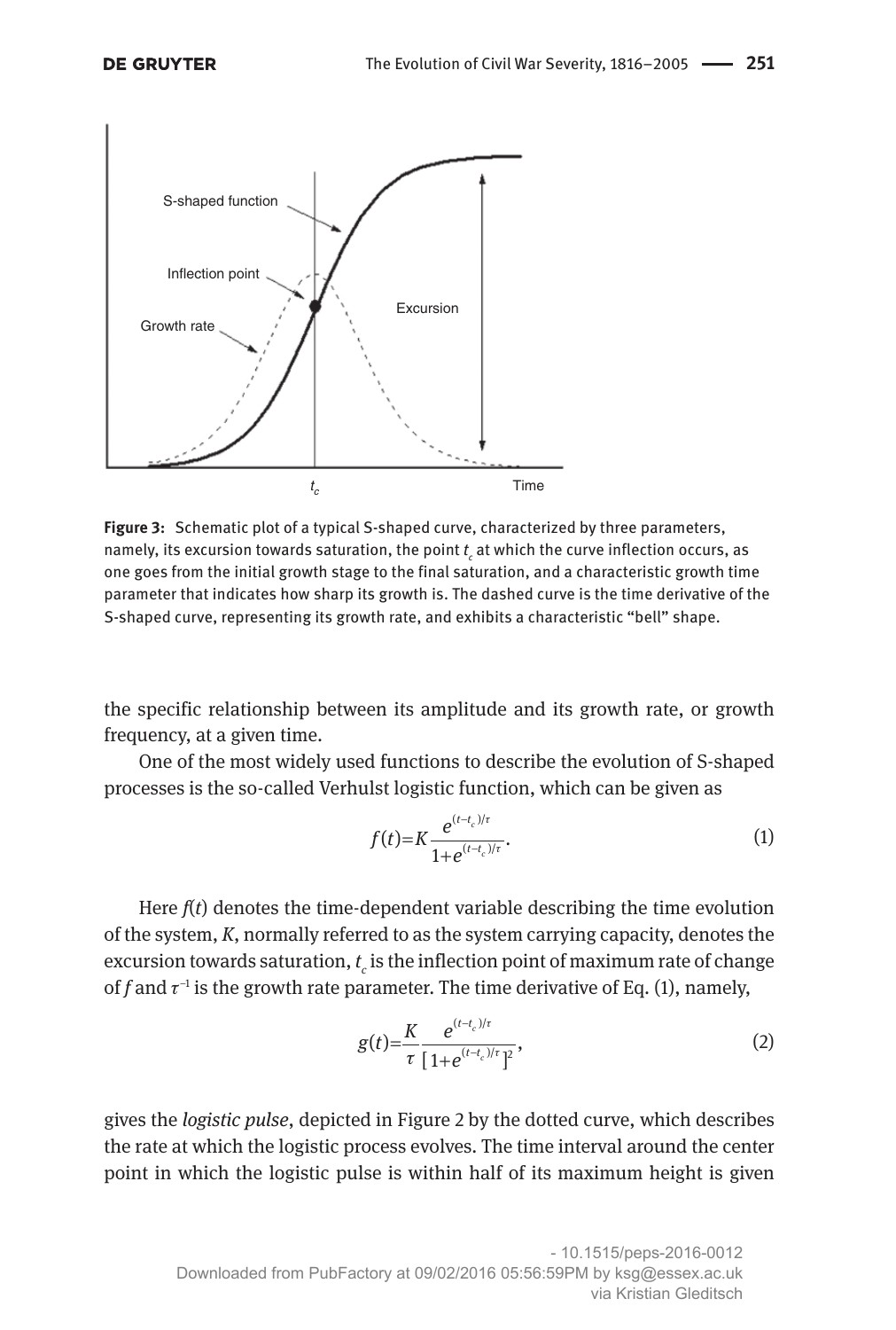by *t c* ±Δ*t*/2, where Δ*t* is related to the parameter τ by Δ*t*= 3.526 τ. That is, Δ*t* is a measure of the logistic pulse time duration.

The logistic function was originally proposed by Verhulst (1845) to model human population dynamics, but remained practically forgotten for almost 70 years. In the 1920s Pearl and Reed (1920) rediscovered the Verhulst logistic model, and it soon attracted the attention of several researchers who applied it to several problems other than human population dynamics, ranging from population ecology to social behavior, from the spread of epidemics to the modeling economic processes, as well as to technological forecasting and substitution.

Many of these studies consider systems for which the use of a single logistic model suffices, namely systems where it is reasonable to assume a constant carrying capacity. However, this is not realistic in many natural and manmade processes. Bacterial growth, for instance, provides a good example of a multi-step growth process where the carrying capacity is subject to change. In many biological systems, carrying capacity may change as species can expand or shrink their niches. In manmade or human controlled systems such as energy production, transportation, communications, the carrying capacity at a given period is often limited by the available technology. Advances in scientific knowledge and technology introduce new products and social processes that ultimately alter the dynamics of a specific sector. For instance, coal has gradually come to replace wood as a primary energy source, and has in turn been partially replaced by oil and gas. At each stage of the technological substitution process, the carrying capacity of an energy supply system changes with the emergence of new primary energy sources.

Miranda and Lima (2010) and Miranda (2010) discuss a new methodology to improve the multi-logistic analysis of evolutionary time series. Their main concern is how to deal with extended series, especially series corresponding to a sequence of manmade events involving a complex mix of social, economical, technological and political factors. The methodology has been used to evaluate possible periodic structures that can be attributed to interaction of such components as well as whether short-term forecasts can be improved by taking into account such features.

Given the complexity of factors that may affect the evolution of a time series it is unlikely that the relative influence of components will be homogeneous over time. Each feature is likely to have its own characteristic evolution time, and some components may dominate over others during certain periods. Hence, we would rarely expect an entire process to be represented by a smooth single evolutionary logistic curve. As such, the analysis of extended time series calls for a multilogistic description. The multi-logistic description of a given time series uses a series of either logistic functions, when dealing with a cumulative indicator, such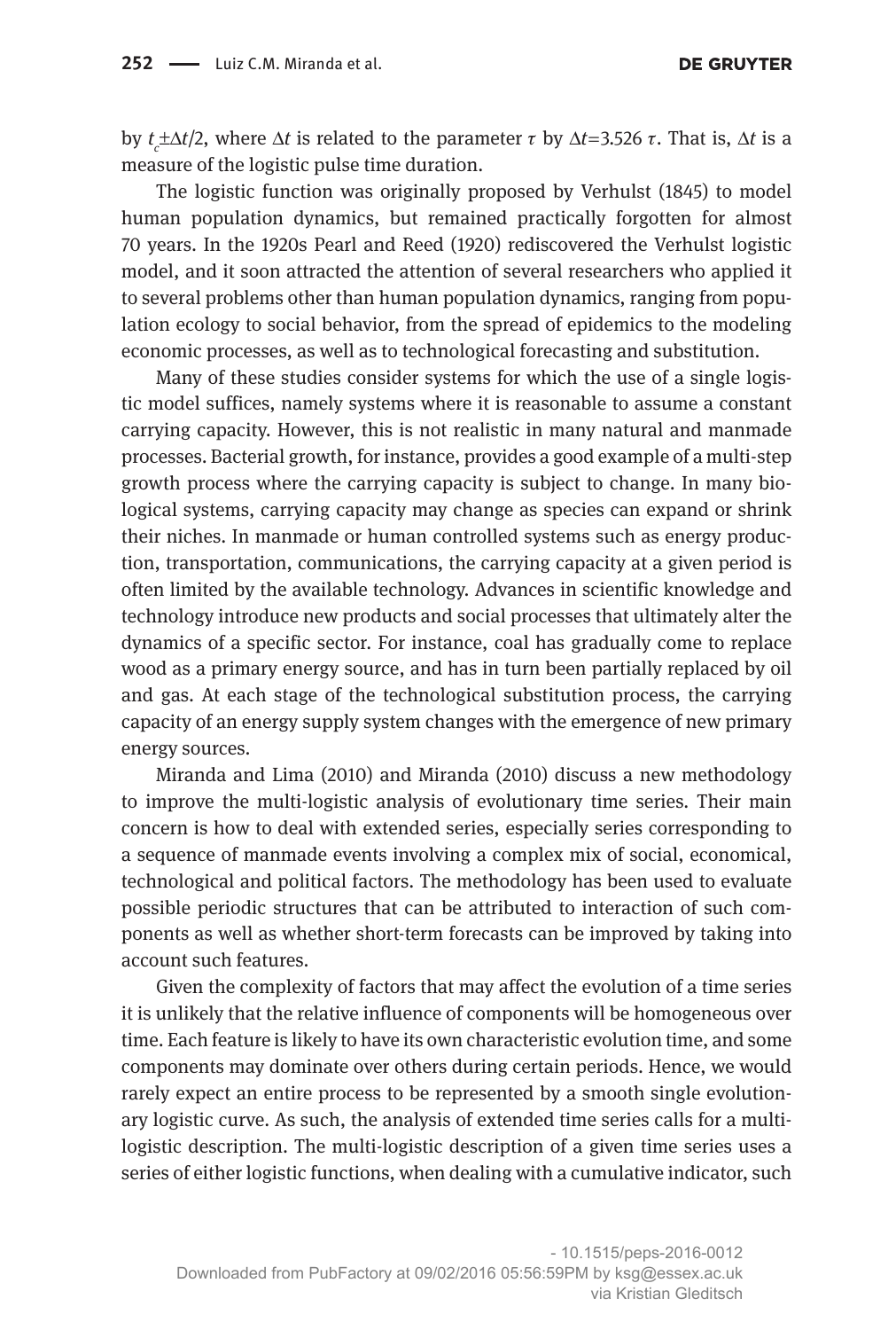#### **DE GRUYTER**

as the stock of automobiles in a given country, or the derivatives of the logistic functions, the so-called logistic pulses, in the case of event frequency time series such as the number of conflicts per year.

The data fitting procedure is another important aspect of the methodology. If a model provides a good approximation to the data, the estimated parameters of the model function can be considered an optimal summary of the time evolution of the series of interest. However, the results can also provide information beyond the characteristic components of the series, for instance through the structure of the residuals of the fitted model. In general, the residuals will consist of random fluctuations or noise, reflecting unrelated components. In some systems, however, the residuals series display structured oscillatory behavior. This may reflect important relationships among components where the correlations can reveal important intrinsic properties of the system represented by the original time series. The residuals or deviations correspond to the influences of the events or processes that decisively drive the initiatives represented by the data set. If the pattern of the residuals for example can be described by a truncated harmonic sine series, its fundamental frequency will directly reflect actual system parameters, very much in the same sense as the fundamental frequency of a stretched string (like that of a piano) is entirely determined by the string's length, the material density, and the tension at which it was originally stretched.

Modeling complex evolutionary systems requires both finding a good model function fitting the data, describing the trend exhibited by the events themselves, as well as a thorough analysis of the resulting residuals. In the multi-logistic approach we model the trend of a given series of events either by a multi-logistic function or by multi-logistic pulses, whose model functions are written either as

$$
F(t) = \sum_{i} A_i \frac{\exp((t - t_{ci})/\tau_i)}{1 + \exp((t - t_{ci})/\tau_i)},
$$
\n(3)

in the case of a cumulative series of events, or,

$$
F(t) = \sum_{i} A_i \frac{\exp((t - t_{ci})/\tau_i)}{[1 + \exp((t - t_{ci})/\tau_i)]^2},\tag{4}
$$

in the case of events per unit time series. In eqs (3) and (4), the parameter *Ai* denotes the excursion towards saturation during the *i-*th growth sequence, in the case of cumulative events, or the yearly amplitude in the case of a time series of events frequency. The parameter *t ci* is the inflection point of maximum rate of change of *f* in the sequence *i* and  $\tau_i^{-1}$  is its growth rate parameter.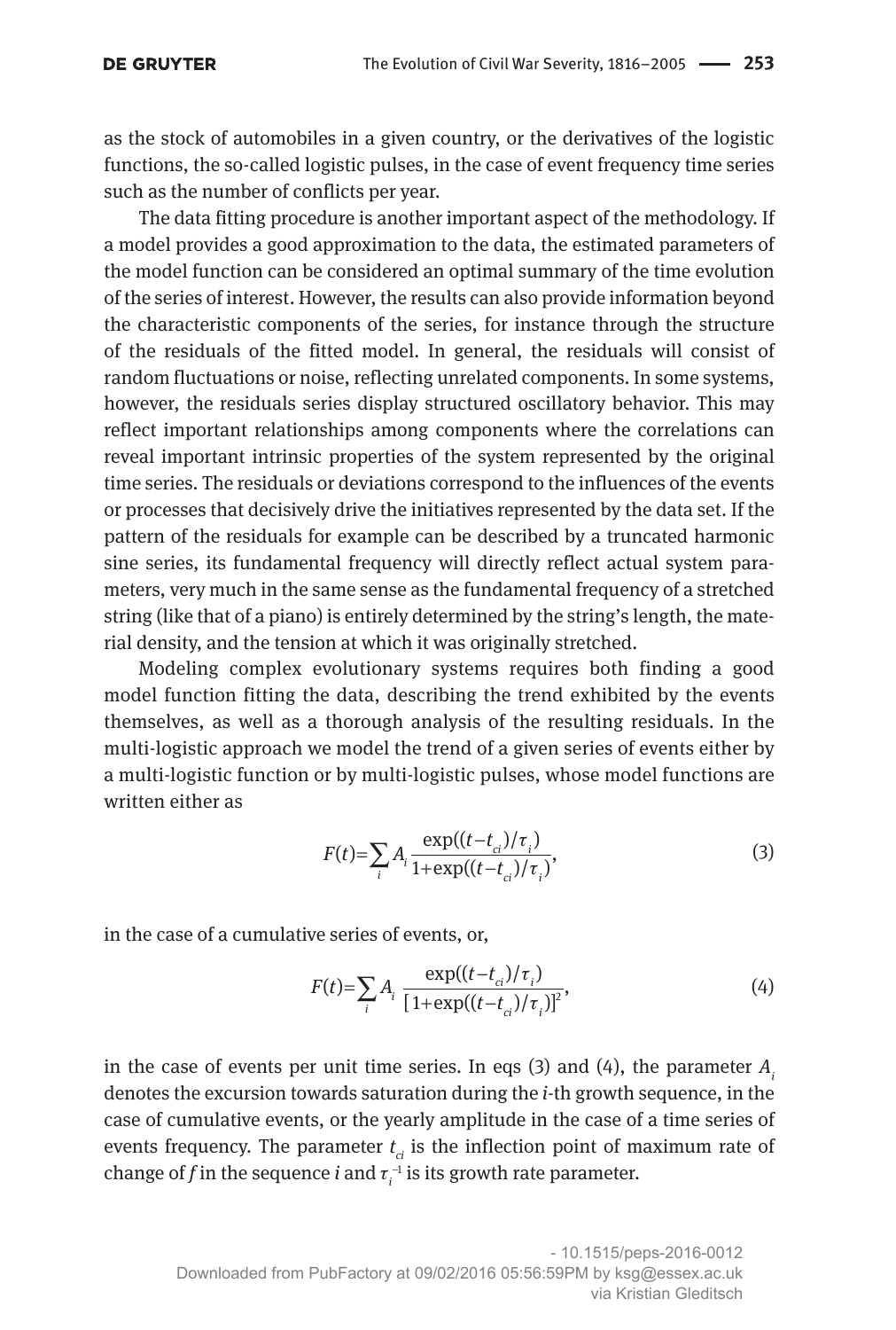**DE GRUYTER** 

The parameter  $\tau$  in Eqs. (3) and (4) is usually associated with the time it takes for the process to reach saturation. This time, also referred to as the process duration, is defined as the time required for the system to complete 80% of its excursion, corresponding to the system evolving from 10% to 90% of the total excursion. It turns out that, for all practical purposes, this lapse of time is approximately equal to 4.39 times the value of  $\tau$ .

For the residuals reconstruction we rely on the straightforward use of a truncated sinusoidal Fourier series, although other signal reconstruction techniques such as wavelets also could be used. Accordingly, the data-to-model residuals were reconstructed using a truncated sine series of the type

$$
R = \sum_{n=1}^{N} A_n \cdot \sin(2\pi n f_0 t + \phi_n).
$$
 (5)

Here,  $A_n$  and  $\phi_n$  represent the amplitude and the phase of the *n*-th harmonic and  $f_{\rm o}$  stands for the frequency of the fundamental mode.

#### **4 Civil war trend analysis**

After reviewing key aspects of the methodology, we now return to the specific application of this approach to civil wars. We analyze the time evolution of civil wars in each regime using a 10 year moving average smoothed time series. The results for regime 1 are shown in Figure 4, where the crosses represent the smoothed empirical data, and the solid line the results of the logistic pulse modeling as given by Eq (4). The number of ongoing conflicts in this period is best modeled by a five logistic pulses model, with amplitude *Ai* 's, center point *t i* 's, and time constant *τ*<sub>*i*</sub>'s as given in Table 1. We find conflict peaks around 1836, 1873, 1902, 1928, and 1958. These peaks generally seem to reflect periods of upheaval in the number of independent states and disputes over specific governments. For example, the first peak reflects a number of civil wars over control of the government in Europe and Latin America, as well as various secessionist conflicts at the fringes of the Russian and Ottoman empires, while the last peak reflects a number of independence movements in colonies as well as Marxist insurgencies.

For the second regime, we find that a two logistic pulses model as shown in Figure 5 provides the best fit, with corresponding fitting parameter values listed in Table 2. The first peak is around 1972, with a broad time span, which may reflect both civil wars sustained by the Cold War as well as various separatist conflicts, whereas the 1993 peak to a large extent seems to be related to the dissolution of the USSR and Yugoslavia.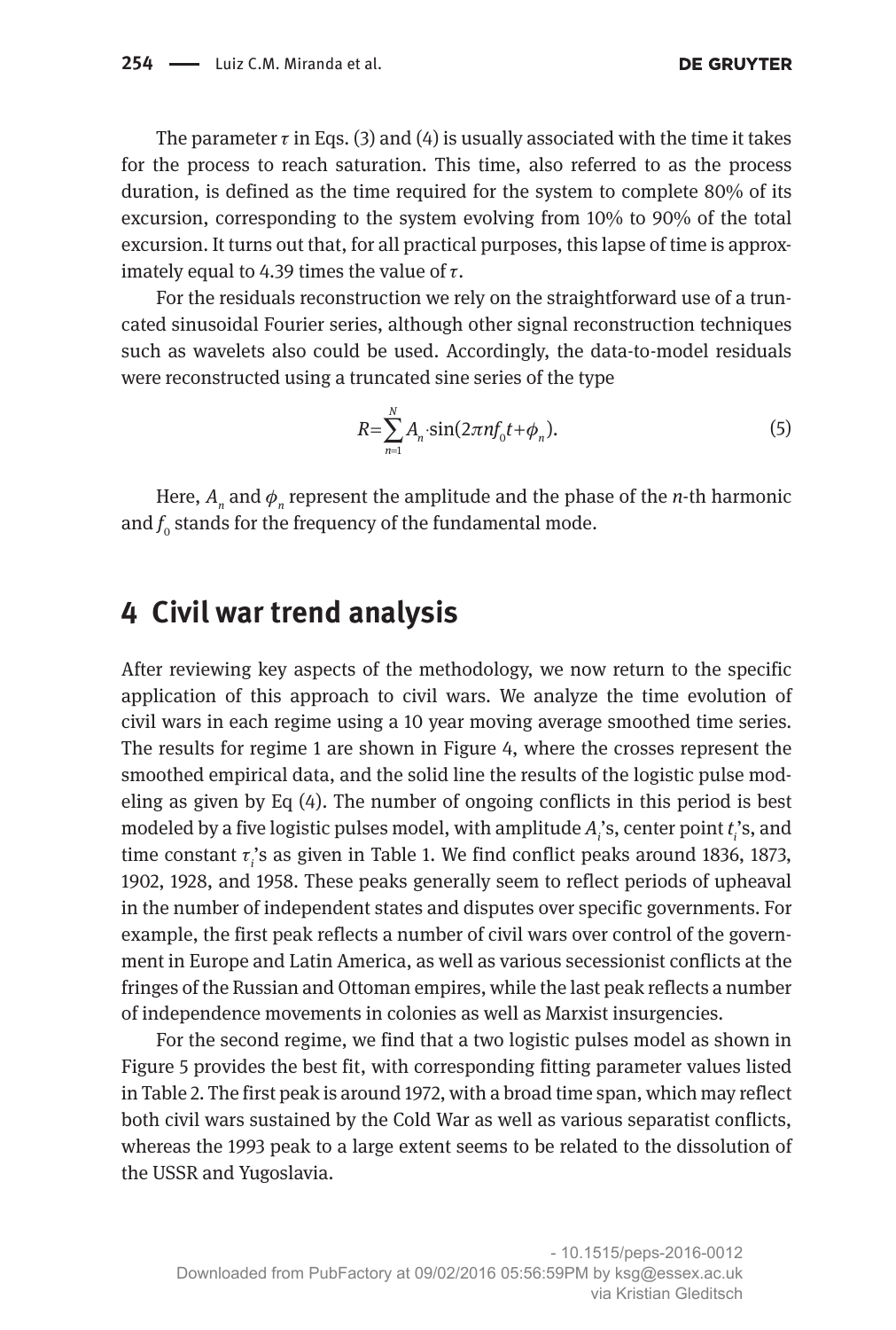

**Figure 4:** Time evolution of the number of civil wars between 1818 and 1960 (range 1). The solid line represents the results of logistic modeling as described in the text.

| <b>Parameters</b>               | $i=1$   | $i=2$   | $i=3$   | $i = 4$                                     | $i=5$   |
|---------------------------------|---------|---------|---------|---------------------------------------------|---------|
| Α,                              | 40.51   | 48.54   | 25.53   | 38.97                                       | 43.65   |
| $t_{i}$                         | 1835.61 | 1873.17 | 1901.71 | 1928.42                                     | 1957.71 |
| $\tau_{i}$                      | 8.83    | 8.73    | 4.99    | 8.23                                        | 8.23    |
| Residual Sum of Squares: 11.801 |         |         |         | Coefficient of determination, $R^2$ : 0.964 |         |

**Table 1:** Values found for the parameters of the five logistic pulses describing range 1 of the civil war conflicts. Please refer to the text for more details.

Values found for the parameters of the five logistic pulses describing range 1 of the civil war conflicts.

Figure 6 summarizes the overall picture emerging from this analysis. The horizontal dotted lines represent the average number of conflicts per year in ranges 1 and 2, respectively, while the solid line gives the number of conflicts obtained from the logistic modeling. From the peak positions listed in Tables 1 and 2, we find an average peak-to-peak time span of about 26.3 years, indicating that the world has experienced a peak in the number of conflicts every, say, 26 years.

This pattern and observed peaks lead almost inevitably to a forecasting exercise, and this in turn suggests another peak in the number of civil wars by around 2019 given the observed 1993 peak. We stress, however, that such a forecast is only valid if there are no structural breaks in the series or other factors limiting conflict do not apply. We will return to this issue later.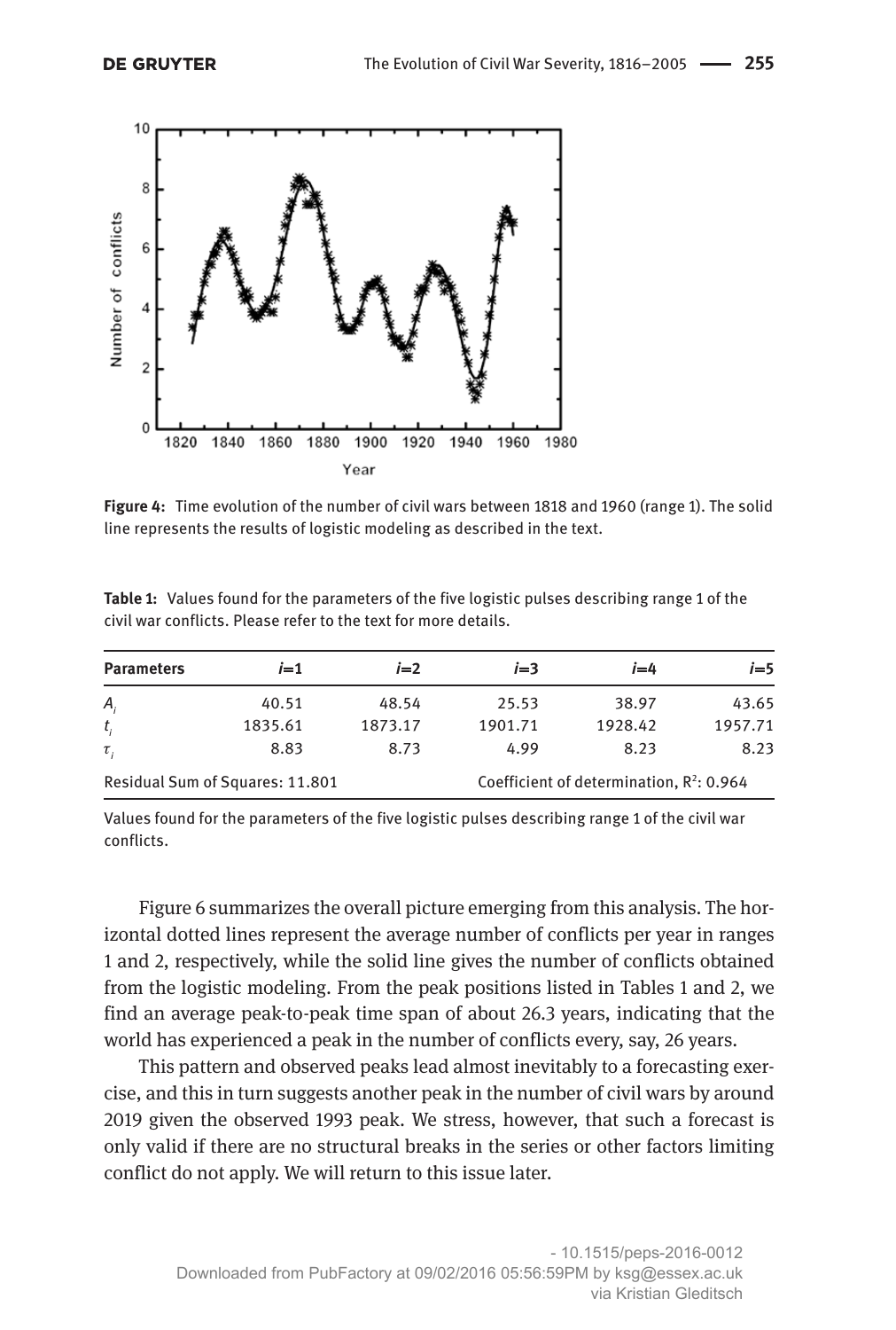

**Figure 5:** Evolution of the number of civil wars between 1960 and 2005 (range 2). The solid line represents the results of logistic modeling as described in the text.

| <b>Parameters</b>             | $i=1$   | $i=2$                                       |
|-------------------------------|---------|---------------------------------------------|
| A,                            | 31.39   | 71.35                                       |
| $t_{i}$                       | 1972.96 | 1993.64                                     |
| $\tau$ ,                      | 9.82    | 5.84                                        |
| Residual Sum of Squares: 4.50 |         | Coefficient of determination, $R^2$ : 0.995 |

**Table 2:** Values found for the parameters of the two logistic pulses describing range 2 of the civil war conflicts. Please refer to the text for more details.

Values found for the parameters of the two logistic pulses describing range 2 of the civil war conflicts.

#### **5 Residuals analyses of trends in civil wars**

We now investigate whether we can extract additional information from the data by an analysis of the residuals. The residuals are given by the difference between the data points and the model fitted values, so that a positive residual reflect observed data values higher than the model predictions and vice-versa. As we discussed previously, non-randomly distributed residuals may reflect interesting intrinsic properties of a system. The residuals have been fitted by a truncated sum of sine harmonics, as given in Eq. (5). Table 3 summarizes the results for the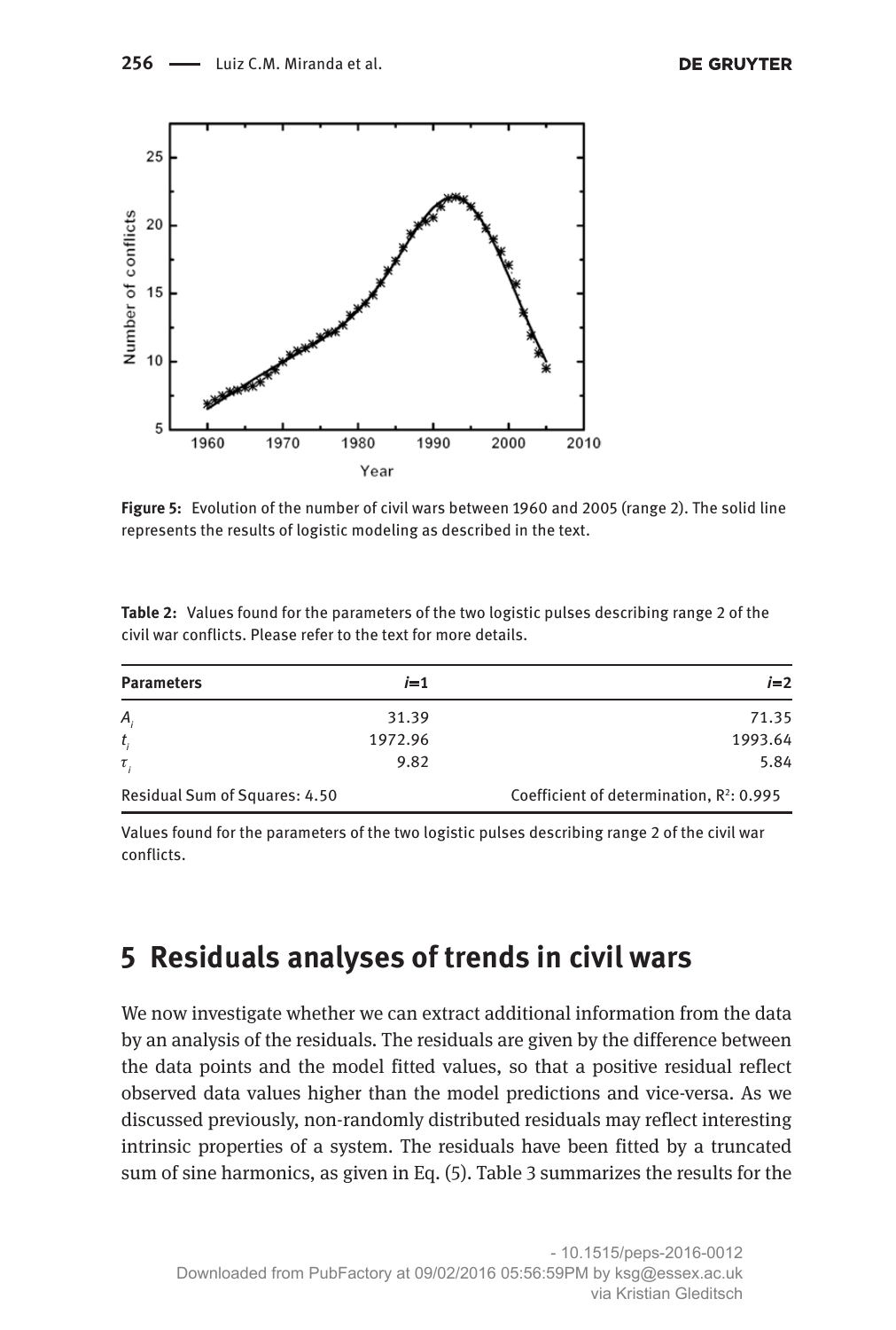

**Figure 6:** Combined view of the evolution of the number of civil wars in ranges 1 and 2. The horizontal dotted lines represent the average number of conflicts per year in each range.

|                           |           |               |      |           | Range 2       |
|---------------------------|-----------|---------------|------|-----------|---------------|
| Fundamental period (year) |           |               |      |           | 30.8          |
|                           | Magnitude | Period (year) | Mode | Magnitude | Period (year) |
| Dominant modes            |           |               |      |           |               |
| 2                         | 0.233     | 13.9          | 4    | 0.193     | 7.7           |
| 4                         | 0.080     | 7.0           | 5    | 0.0121    | 6.2           |
| 3                         | 0.063     | 9.3           |      | 0.097     | 4.4           |

**Table 3:** Dominant mode periods as obtained from the truncated sine series reconstruction of the data fitting of the residuals.

Dominant mode periods as obtained from the truncated sine series reconstruction of the data fitting of the residuals.

fundamental and dominant modes as obtained from the fitting of the residuals. From the fundamental mode results, we find a time period of 27.8 and of 30.8 years for the periodic behavior of the residuals in ranges 1 and 2, respectively. Figures 7 and 8 display the corresponding residuals reconstruction for ranges 1 and 2, respectively, while Figure 9 displays the amplitude of the fundamental and dominant modes for both ranges.

These results suggest that the residuals for annual civil war incidence are not random and that there exists some underlying oscillatory structure. As shown in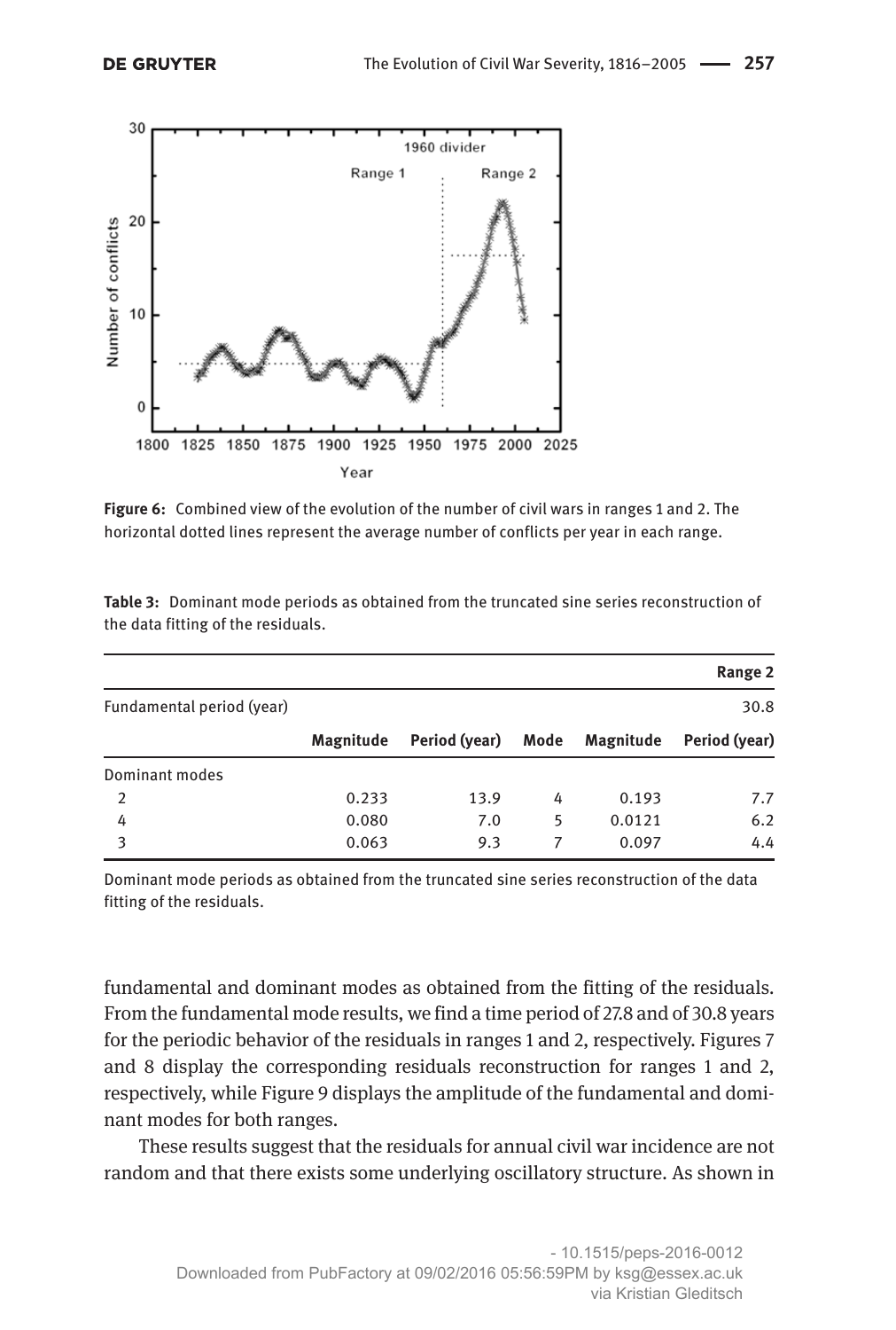

**Figure 7:** Residuals from the five logistic pulses modeling of the time evolution of civil wars in range 1. The solid line represents the result of a truncated sine series reconstruction.



**Figure 8:** Residuals from the two logistic pulses modeling of the time evolution of civil wars in range 2. The solid line represents the result of a truncated sine series reconstruction.

Table 3, the residuals for range 1, besides the fundamental period of 27.8 years, display dominant harmonics corresponding to periods of 13.9, 7.0, and 9.3 years. The corresponding results for range 2, also shown in Table 3, indicate that the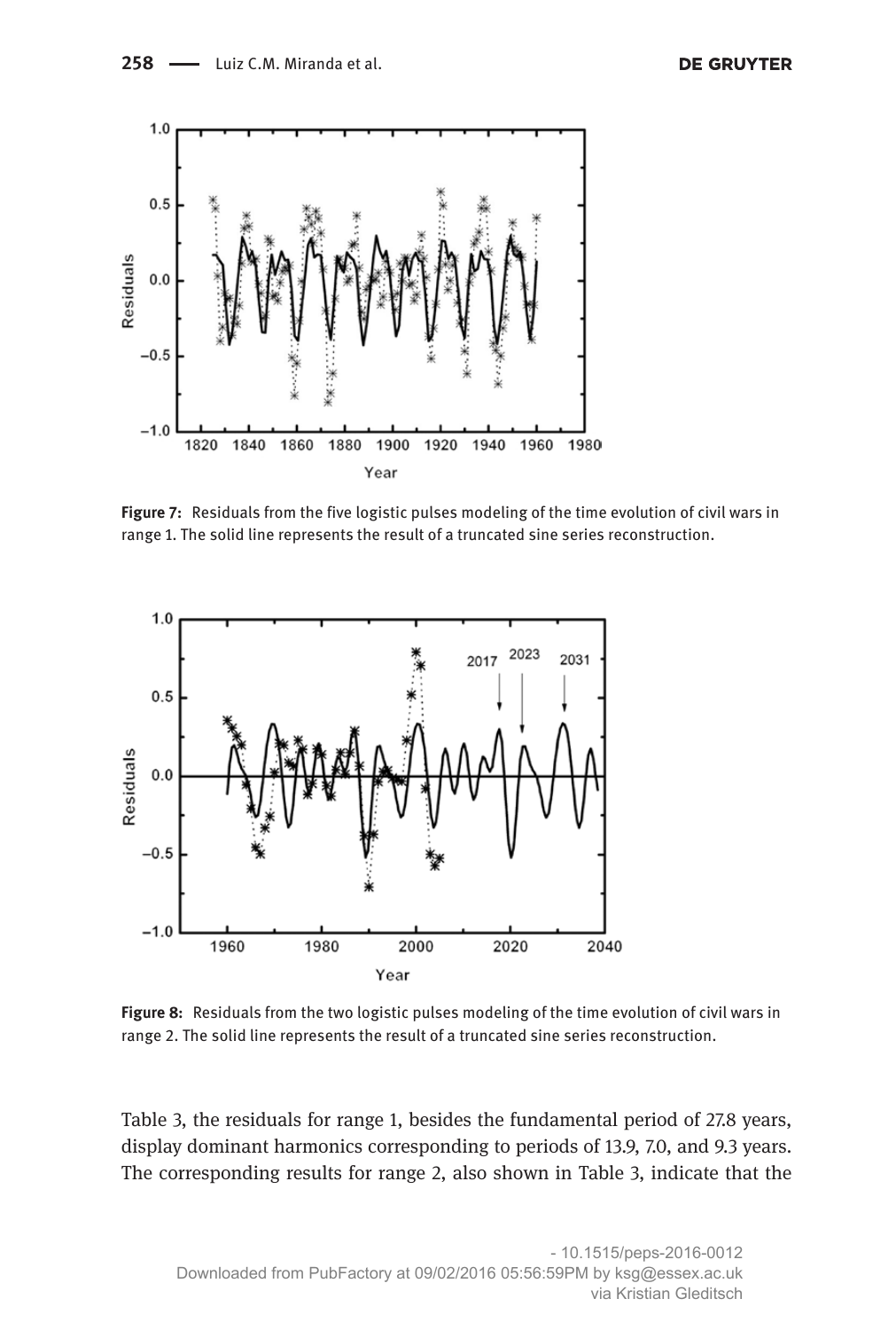

**Figure 9:** Magnitude distribution of the harmonic modes in the truncated sine series reconstruction of the residuals from the logistic modeling of the time evolution of the number of civil wars. The horizontal and vertical dashed columns refer to the residuals reconstruction in ranges 1 and 2, respectively.

dominant period (namely. 7.7 years) is roughly half that of range 1 (13.9 years). Coincidently, the dominant period of about 13.9 years we have found for the residuals in range 1 is similar to the 13 years periodicity of worldwide terrorist attacks reported by Clauset, Young, and Gleditsch (2007) based upon an autocorrelation analysis of such events between 1968 and 2006.

We perform an autocorrelation analysis to further examine whether these residuals represent a sequence of random or auto-correlated events (see Box and Jenkins 1970). The plot of the autocorrelation coefficients of the range 1 residuals as a function of varying time lags is shown in Figure 10. A similar autocorrelation behavior is also found for the residuals of the logistic modeling of range 2. If random, such autocorrelations should be near zero for any and all time-lag separations. If one or more of the autocorrelations are significantly different from zero the series may be non-random. The plot in Figure 10 shows a sequence of positive and negative spikes. Such a pattern is typical for the autocorrelation plot of a sequence of events exhibiting a strong degree of periodicity.

Based on this evidence of periodicity in the residual data, we use the residuals for an exercise aimed at forecasting the next peaks in the number of conflicts. As we emphasized previously, the trend analysis is related to the actual occurrence of the events represented by the empirical data while the residual or deviations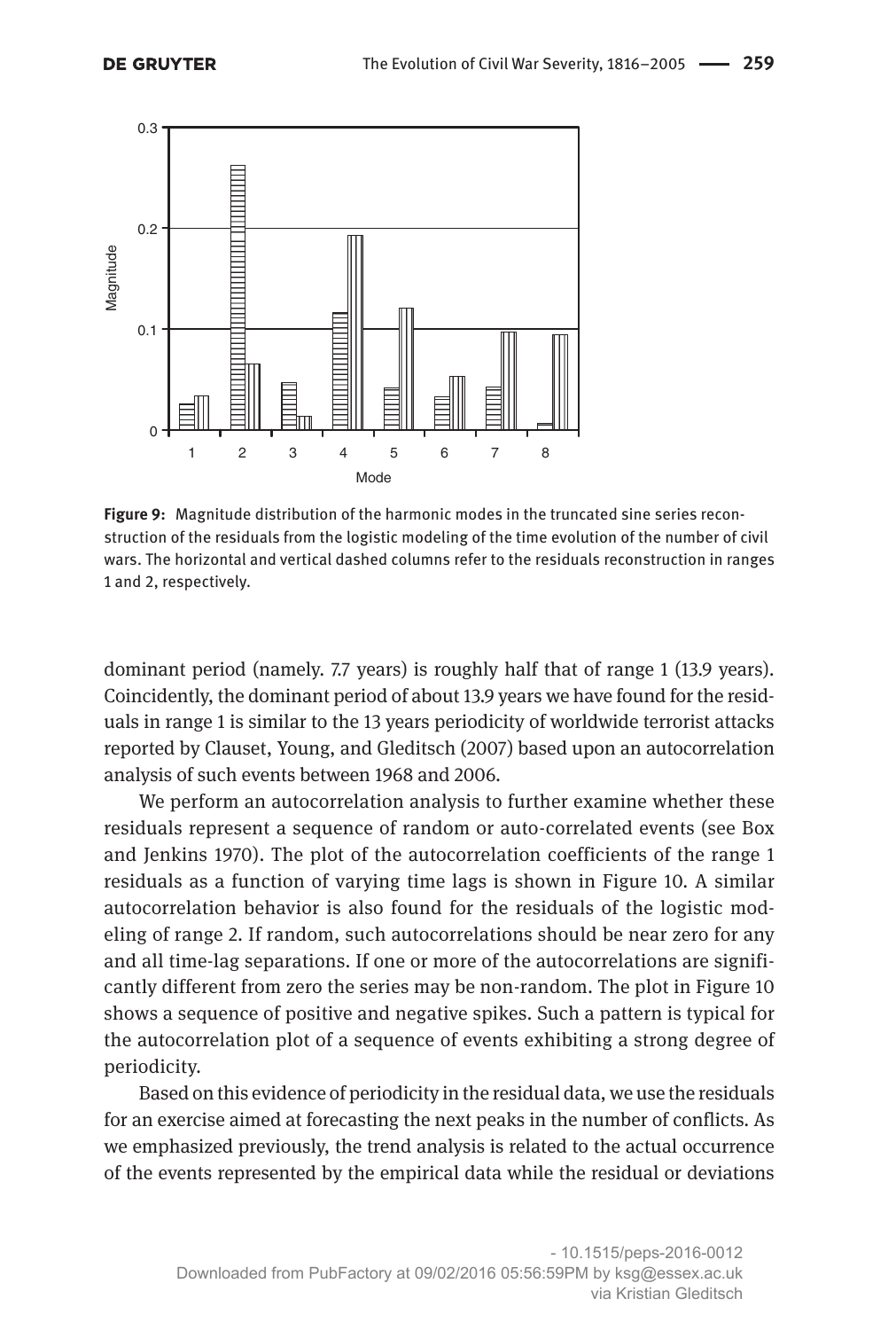

**Figure 10:** Autocorrelation coefficients for the residuals from the logistic modeling of the time evolution of the number of civil wars in range 1 (1818–1960).

from the trend are likely to reflect a complex blend of political, economical, social and technological components. By extrapolating the fitted curve up to 2035, a sequence of peaks is obtained at about 2006, 2010, 2014, followed by the ones marked in Figure 8 around, 2017, 2023, and 2031.

We note, however, that we find very large negative residuals in the last years in the data, indicating that the model predictions are higher than the observed number of conflicts. Although the most recent data from the Uppsala Conflict Data Program suggest an increase in ongoing civil wars from 2013 to 2014 (see Pettersson and Wallensteen 2015, 537), the total number of conflicts still remains below the expected and below Cold War levels. This deviation between predicted and observed values raises question about whether the end of Cold War may represent a new structural shift in the series, and whether the frequency of civil war may have fallen to a permanently lower level following the initial spike around 1993. Although we cannot examine whether there may be such structural shifts without additional actual data, our model based predictions provides a useful basis for a structural forecast of the expected frequency of conflict based on past trends to which the observed record can be compared. If we find that the number of conflicts in the post-Cold War remains lower than the expected level, we could then consider propositions on what may have decreased the actual number of conflict relative to the counterfactual structural prediction, including features such as political reform and democratization, or advances in conflict management or more effective international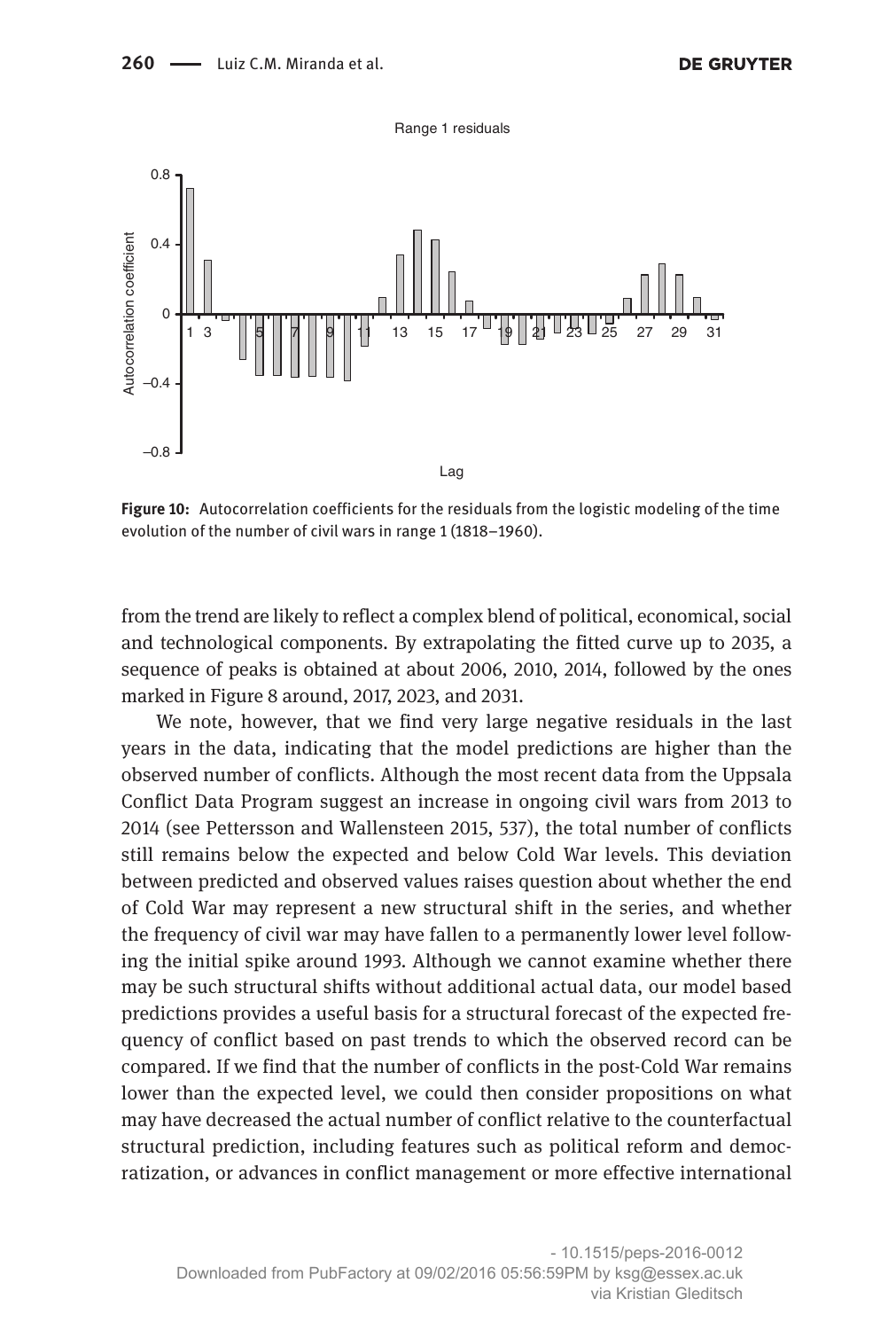organizations (see Cederman, Gleditsch, and Wucherpfennig 2016; Goldstein 2011; Gurr 2000; Mack 2007; Pinker 2011).

### **6 Civil war severity**

So far we have been discussing the time evolution of the number of civil wars rather than the severity of these conflicts. The analysis of conflict severity is a multifaceted problem that can be analyzed from different viewpoints, but conflict "intensity" and "impact" are clearly among the most central components. The concept of war intensity was introduced in the 1940s through Richardson's (1935, 1941, 1960) pioneering work, which proposed the number of casualties as a measure of war intensity. However, a plausible operationalization of the intensity of a given phenomenon depends not only on the total number of events but also on its rate. In other words, intensity is usually related to the number of events per time units or exposed area. For instance, in the case of solar radiation incident on Earth, the intensity parameter might be taken as the amount of solar radiation power per square meter. An alternative way to look at civil war severity in terms of intensity may be given by the number of casualties per day.

An analysis of war severity should go beyond describing trends as measured by the simple intensity parameter. Among the many features that may affect conflict severity, population size is likely to exert a particularly strong impact on the magnitude of a conflict, and the severity of a conflict relative to population is also an important aspect of a conflict's relative impact (see Cirillo and Taleb 2015; Pinker 2011). Accordingly, we propose the relative number of casualties, or the number of casualties per hundred thousand inhabitants, as a measure of conflict impact.

In this section we present an analysis of civil wars severity based the daily death toll, as a measure of civil war intensity, as well as the death toll per hundred thousand inhabitants as a measure of their impacts. We have information on duration and battledeaths for 291 out of the 373 conflicts in the Gleditsch (2004) data. For each conflict, we compute a conflict intensity indicator based on the average daily casualty indicator by dividing the total death toll by the total duration. We derive a conflict impact indicator by dividing the total civil war death toll by the population of the country at the beginning of the conflict, using population data from Maddison (2003).

In Table 4 we present a summary of the main characteristics of the severity indicators for the major civil wars. In the case of the civil war intensity parameter we considered as major conflicts those where the intensity parameter exceeds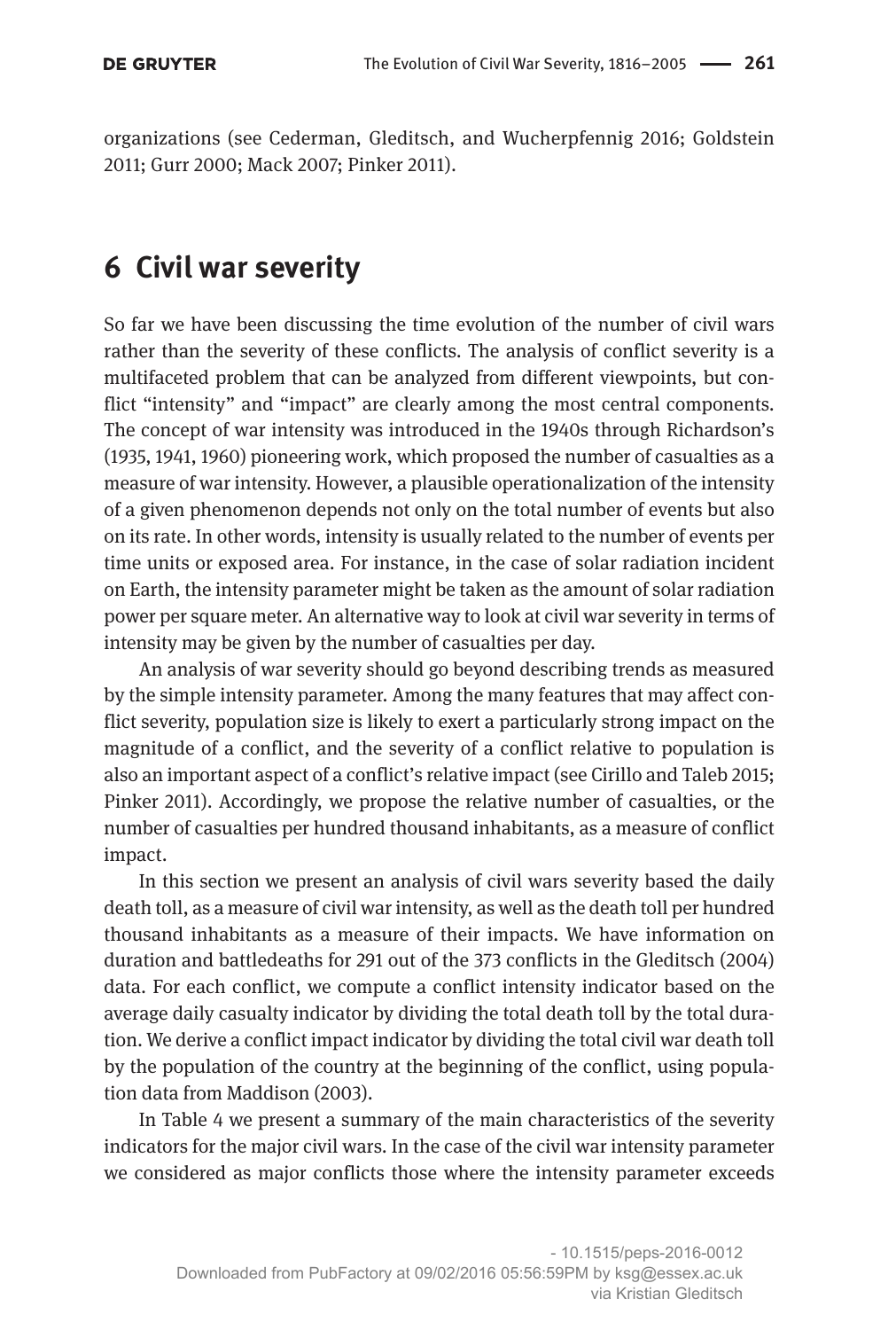| Geographic region of participating  | Civil war severity indicators |                                         |  |  |
|-------------------------------------|-------------------------------|-----------------------------------------|--|--|
| countries                           | Intensity<br>greater than 100 | <b>Impact factor</b><br>greater than 1% |  |  |
| Europe                              | 13                            | 3                                       |  |  |
| East Asia                           | 9                             | 1                                       |  |  |
| Middle East                         | 5                             | 2                                       |  |  |
| Africa                              | 10                            | 10                                      |  |  |
| North America                       | 1                             | 1                                       |  |  |
| Latin America                       | 5                             | 9                                       |  |  |
| Number of conflicts in 19th century | 8(19%)                        | 4(15%)                                  |  |  |
| Number of conflicts in 20th century | 35 (81%)                      | 22 (85%)                                |  |  |
| Total number of conflicts           | 43                            | 26                                      |  |  |

**Table 4:** Summary of the main characteristics of the severity indicators of major civil wars.

Main characteristics of the severity indicators for the major civil wars as defined in the text.

100 fatalities per day. From the original 291 events only 43 fall in this category. Regarding the impact parameter, we consider conflicts as major if the total death toll during the conflict is equal or greater than 1% of the country's population at the beginning of the conflict. Table 5 lists the 10 most severe conflicts based on each indicator.

Of the 43 major conflicts as given by the intensity criterion, 24 or 55.8% are conflicts with durations of less than 100 days. These intense short lived conflicts might be classified as heavily one-sided conflicts or perhaps even massacres by

| ID | Country          | <b>Starting</b> | Intensity<br>year (deaths per day) | <b>ID Country</b>        | vear | <b>Starting Impact (deaths per</b><br>$105$ inhabitants) |
|----|------------------|-----------------|------------------------------------|--------------------------|------|----------------------------------------------------------|
|    | 2150 Rwanda      | 1994            | 4854.37 2150 Rwanda                |                          | 1994 | 7982.12                                                  |
|    | 1630 El Salvador | 1932            | 2666.67 2120 Liberia               |                          | 1992 | 7841.09                                                  |
|    | 1870 Pakistan    | 1971            |                                    | 1984.13 1945 Afghanistan | 1978 | 6938.59                                                  |
|    | 2120 Liberia     | 1992            | 1948.05 2020 Sudan                 |                          | 1983 | 5976.74                                                  |
|    | 1885 Burundi     | 1972            | 1923.08 1925 Angola                |                          | 1975 | 5875.96                                                  |
|    | 2050 Buruni      | 1988            | 1250.00 2105 Bosnia                |                          | 1991 | 5619.24                                                  |
|    | 1255 China       | 1860            | 1196.19 1170 Mexico                |                          | 1847 | 3971.41                                                  |
|    | 2060 Romania     | 1989            | 1014.00 2135 Burundi               |                          | 1993 | 3550.51                                                  |
|    | 1715 Bolivia     | 1952            | 750.00 1655 Spain                  |                          | 1936 | 2645.30                                                  |
|    | 2045 DR Yemen    | 1986            |                                    | 750.00 1700 Colombia     | 1949 | 2578.43                                                  |

**Table 5:** Top 10 conflicts as determined by the severity indicators.

List of the top 10 conflicts as determined by the civil war intensity and impact parameters as defined in the text.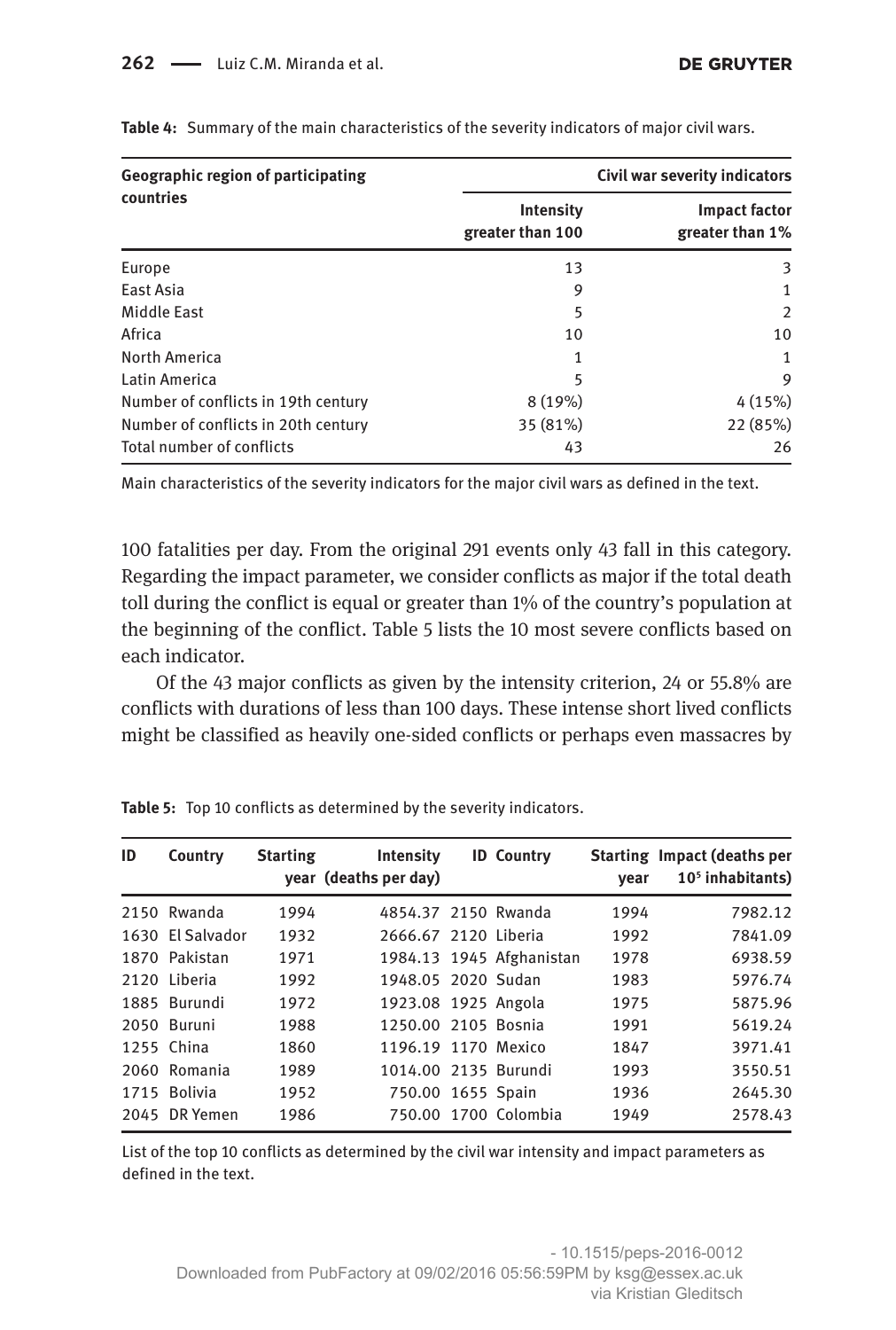the government of much weaker opponents. By contrast, only 3 or 12% of the major conflicts as defined by the impact parameter fall in this category. Another interesting aspect that emerges from Table 4 is the involvement of European countries. With regards to the intensity criterion, the number of European countries involved in major events is more than four times greater than in the case of the impact criterion. We see this as reflecting how many high intensity conflicts pertain to colonial independence movements or involvements in conflicts in former colonies, where the demographic impact is much greater in the (ex-) colonies than in the metropoles. Another salient point in Table 4 is how civil wars in the 20th century tend to be much more severe than 19th century civil wars, irrespective of the indicator. This is also clear from Table 5, which shows that only two conflicts from the 19th century contribute to the top 10 most severe conflicts (i.e. China versus Taipings 1860 for intensity and Mexicans vs. Yucatan Mayas 1847 in the case of the impact).

We now turn to consider the time evolution of the major civil wars as described by these indicators as well as the distribution of the civil wars as a function of their intensity and impact parameters. Figures 11 and 12 display the time evolution of the major civil wars as defined by their intensities (namely, those with intensities greater than 100 fatalities per day) and their impact factors (that is, total death toll during the conflict duration equal or greater than 1% of the country's population at the beginning of the conflict). Both figures clearly confirm that major civil wars during the 20th century have been more severe than civil wars in the 19th century.



**Figure 11:** Time distribution of the major civil wars intensities.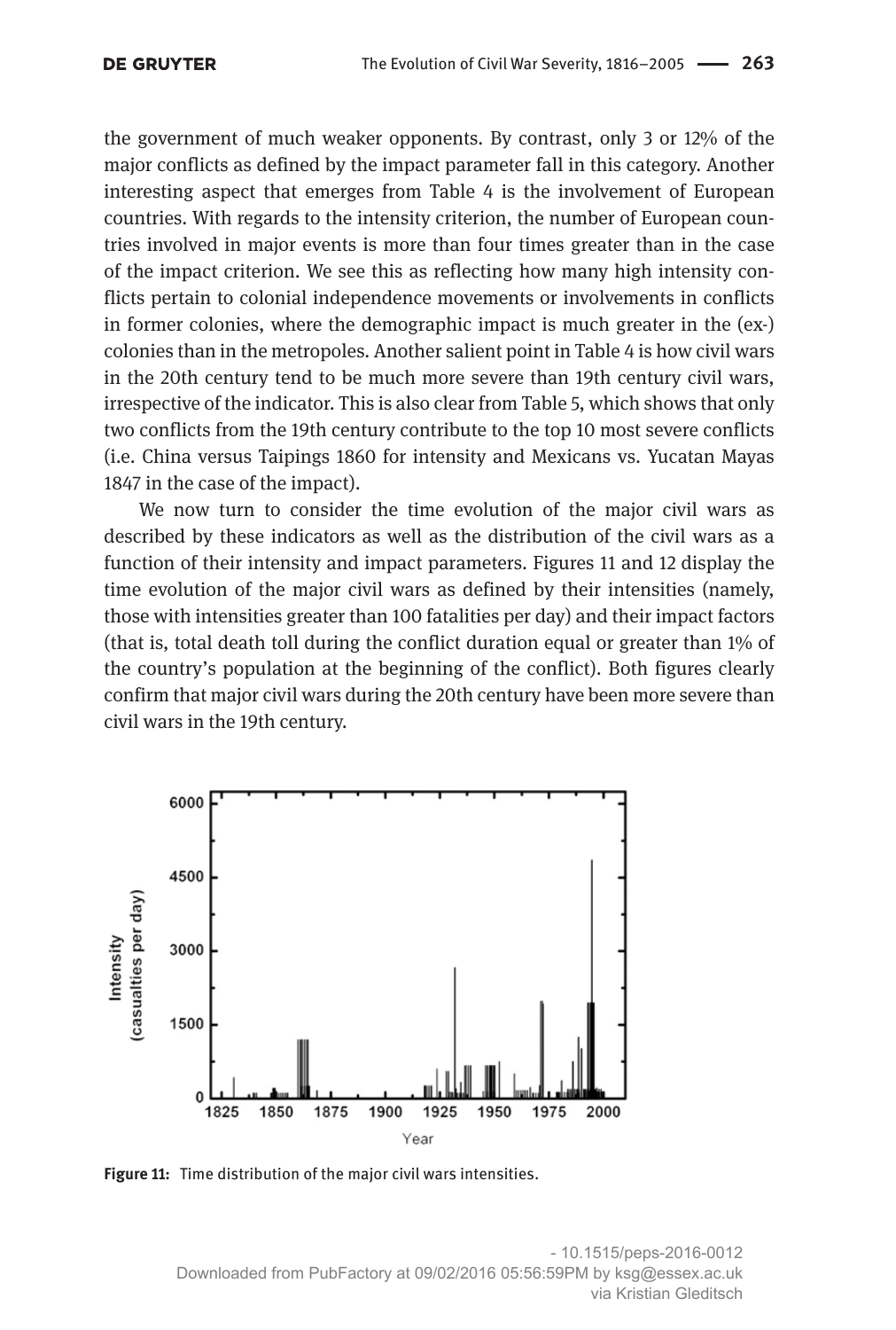

**Figure 12:** Time distribution of the major civil wars impact parameters.

The civil wars distributions as a function of the severity indicators were constructed by counting the corresponding number of conflicts, for each value indicator, as discussed in the Appendix. We have used two approaches. First, since the values of both indicators vary typically by four orders of magnitude, we assembled the distributions using logarithmic binning. Second, we worked directly with the corresponding cumulative distribution functions, commonly denoted by *P*(*X*<*x*), and defined as the number of events having an indicator with values less than a given value *x*, divided by the total number of events. Its complementary distribution function, denoted as  $P(X \ge x)$ , is defined as the ratio of the number of events having the indicator with values greater or equal to *x*. This approach follows closely Clauset et al.'s (2007) analysis of the frequency of severe terrorist events. We provide a brief summary of the main characteristics of the distribution functions in the Appendix.

In Figure 13 we show the civil wars cumulative distribution function as a function of intensities. After successive trials in modeling this cumulative distribution using different functions, we found that a sum of four logistic functions provided the best fitting model. The solid line in this plot corresponds to the fitted predictions of this model, with the values of the fitting parameters given in Table 6. Figure 14, in turn, shows the complementary distribution function (open symbols) as a function of the war intensity indicator in logarithm scale, together with the corresponding model function as obtained from the above cumulative distribution function data fitting. Finally, Figure 15 presents the resulting probability density function obtained by taking the derivative with respect to the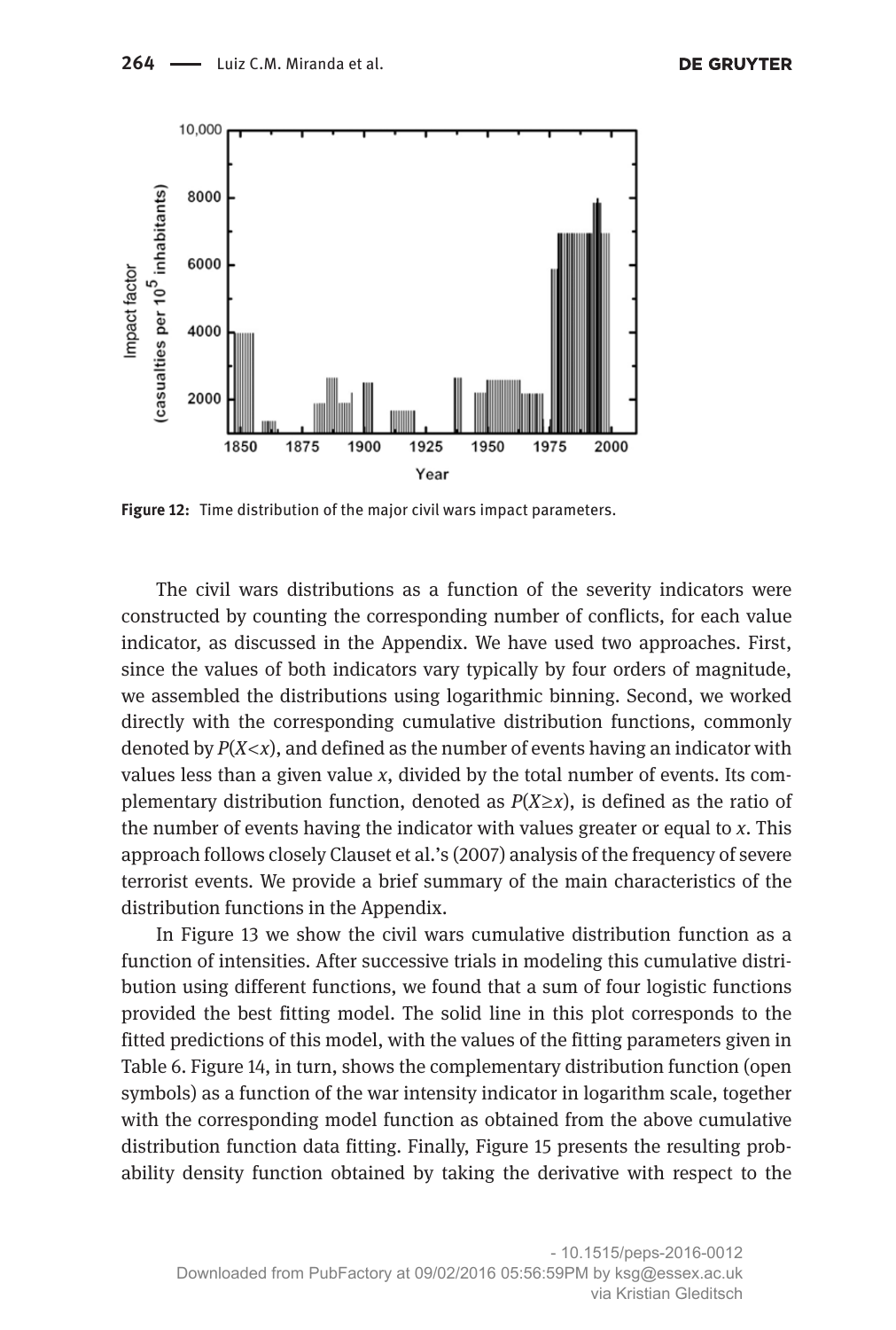

**Figure 13:** Cumulative distribution of civil wars as a function of their intensities. The solid line represents the data fitting to the logistic model discussed in the text.

|                | Intensity indicator (death per day) |       |       |         |       | Impact indicator (deaths per 10 <sup>5</sup> | inhabitants) |
|----------------|-------------------------------------|-------|-------|---------|-------|----------------------------------------------|--------------|
|                | $i=1$                               | $i=2$ | $i=3$ | $i = 4$ | $i=1$ | $i=2$                                        | $i=3$        |
| Α,             | 0.001                               | 0.135 | 0.465 | 0.410   | 0.265 | 0.236                                        | 0.545        |
| $X_i$          | 0.464                               | 1.462 | 2.662 | 3.957   | 1.644 | 3.754                                        | 4.923        |
| $\delta$       | 0.012                               | 0.175 | 0.791 | 1.458   | 0.635 | 0.348                                        | 1.704        |
| R <sup>2</sup> |                                     |       |       | 0.9993  |       |                                              | 0.9995       |

**Table 6:** Summary of the model parameters for the cumulative distribution functions.

Values of the fitting parameters of the logistic modeling for the civil wars cumulative distribution functions.

variable *x* of the cumulative distribution function. We note that the first three peaks, at *x* equal to 0.46, 1.46, and 2.66, corresponding to daily death tolls of the order of 1.6, 4.3, and 14.3, respectively, are quite visible in Figure 15, whereas the fourth peak at  $x=3.96$  (daily death toll of the order of 52.5) is not evident in this plot. The reason for this is that this is the weakest and widest out of the four peaks.

The results presented in Figures 13–15 contain a number of interesting aspects. First, contrary to what Clauset, Young, and Gleditsch (2007) find in the case of the severity of terrorism, the complementary cumulative distribution function shown in Figure 14 does not follow a so-called power law. That is,  $P(X \geq x)$  does not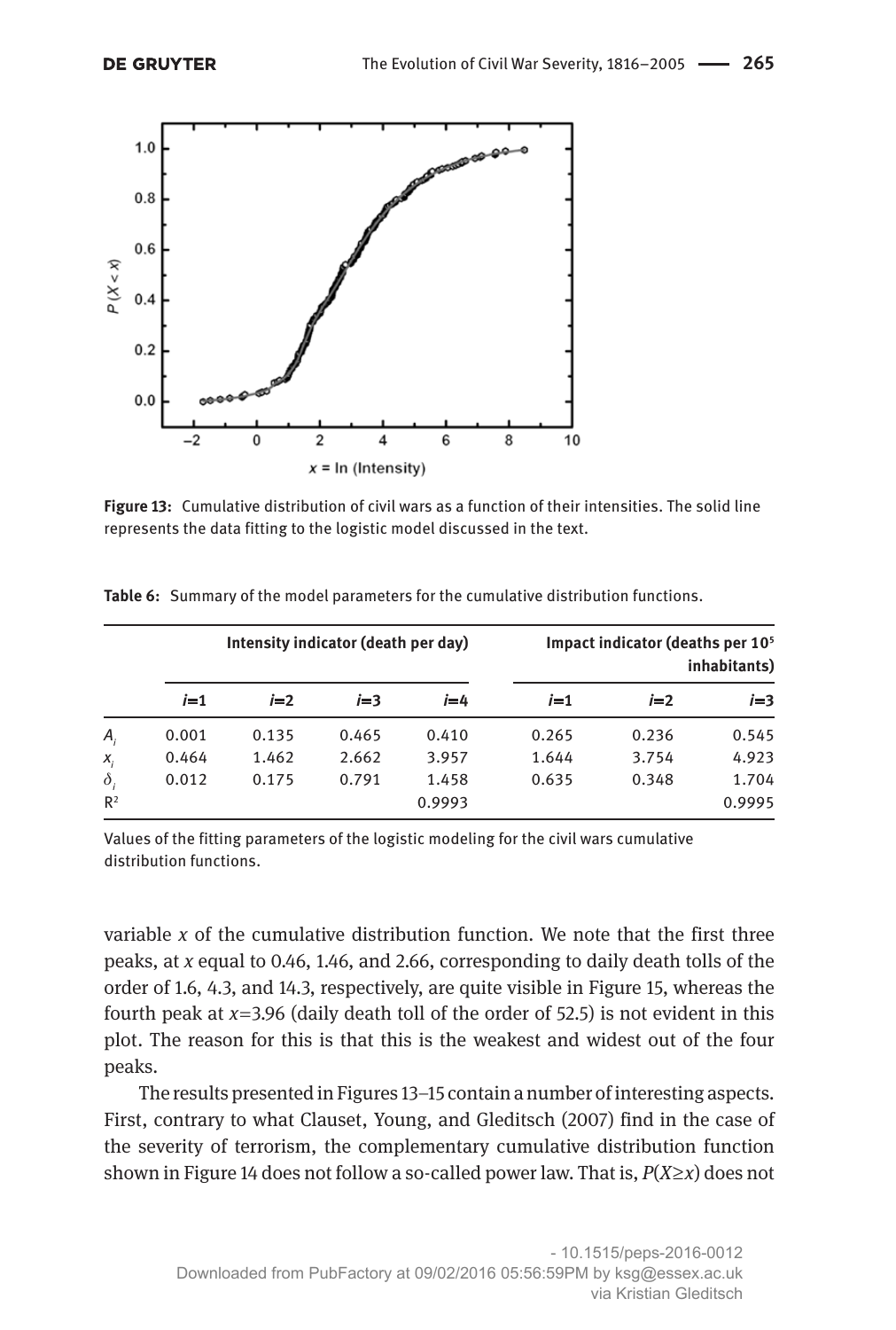

**Figure 14:** Complementary cumulative distribution of civil wars as a function of their intensities. The solid line represents the theoretical model function as obtained from the cumulative distribution data fitting.



**Figure 15:** Probability density function for the civil wars as a function of the logarithm of their intensities.

scale as *x<sup>-α</sup>* as seems to be the case for terrorism severity as discussed by Clauset, Young, and Gleditsch (2007), or as found in the case of interstate wars by Cederman (2003) and Richardson (1941). One interpretation of power laws is that there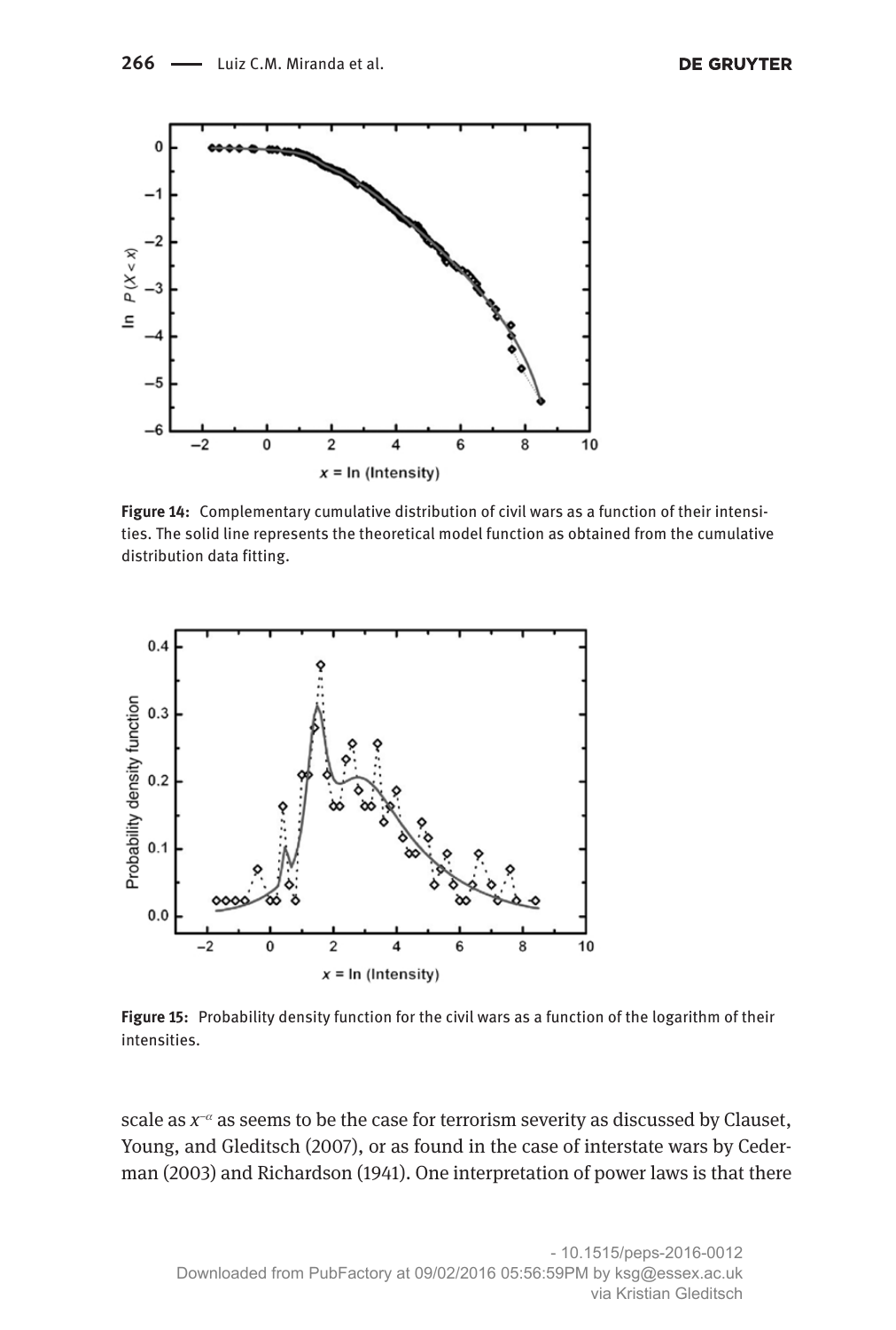are no qualitative differences between small, medium and large events, and that a common underlying mechanism can account for the range of the distribution of events. We refer to Clauset, Young, and Gleditsch (2007) for further discussion. However, the results in Figure 15 indicate that the severity of civil wars, in terms of the daily death toll, seems to fall into distinct categories or classes. The strongest and clearest peak in the civil war intensity distribution corresponds to conflicts with an average daily death toll of 4.5 deaths per day, whereas the second dominant and broader peak, encompassing the majority of conflicts, refers to events with an average intensity of about 14 fatalities per day. This suggests that there may be different mechanisms generating the two classes of conflicts in terms of their intensity.

We have also applied similar methods to model the dependence of the civil wars distribution functions on the impact indicator. The results are shown graphically in Figures 16 and 17, and Table 6 lists the fitted parameter values. Figure 16 displays, on a bi-logarithmic scale, the complementary cumulative distribution function dependence on the civil wars impact indicators, while Figure 17 shows the corresponding probability density function. We now find that a three logistic function model provides the best fit.

The results shown in Figure 16, as well as in Figures 13 and 14, suggest that the proposed indicators provide a consistent picture of civil war severities. Figures 16 and 17 indicate that, in terms of their impact classification, civil wars do not exhibit a power law behavior, but rather fall into distinct classes according to the strength of their impact parameters. This is very well illustrated in Figure 17, where the two dominant peaks correspond to 5.2 and 42.7 fatalities per hundred thousand inhabitants, respectively. The distinct behavior of the civil wars severity distribution functions may be due to the different nature of the corresponding indicators. The impact parameter is by definition a relative quantity that can be compared across all conflicts, while the intensity parameter may reflect more specific dynamics of conflicts.

# **7 Discussion and conclusions**

We have presented a quantitative analysis of the time evolution of the civil wars between 1816 and 2005 and two new proposed measures of civil war severity. Our "coarse-grained" time evolution analysis, considering the number of conflicts per year, suggests seven phases over the time period considered. The analysis of the residuals derived from the yearly conflict distribution analysis offered a complementary "fine-grained" view of the evolution processes. Subtracting the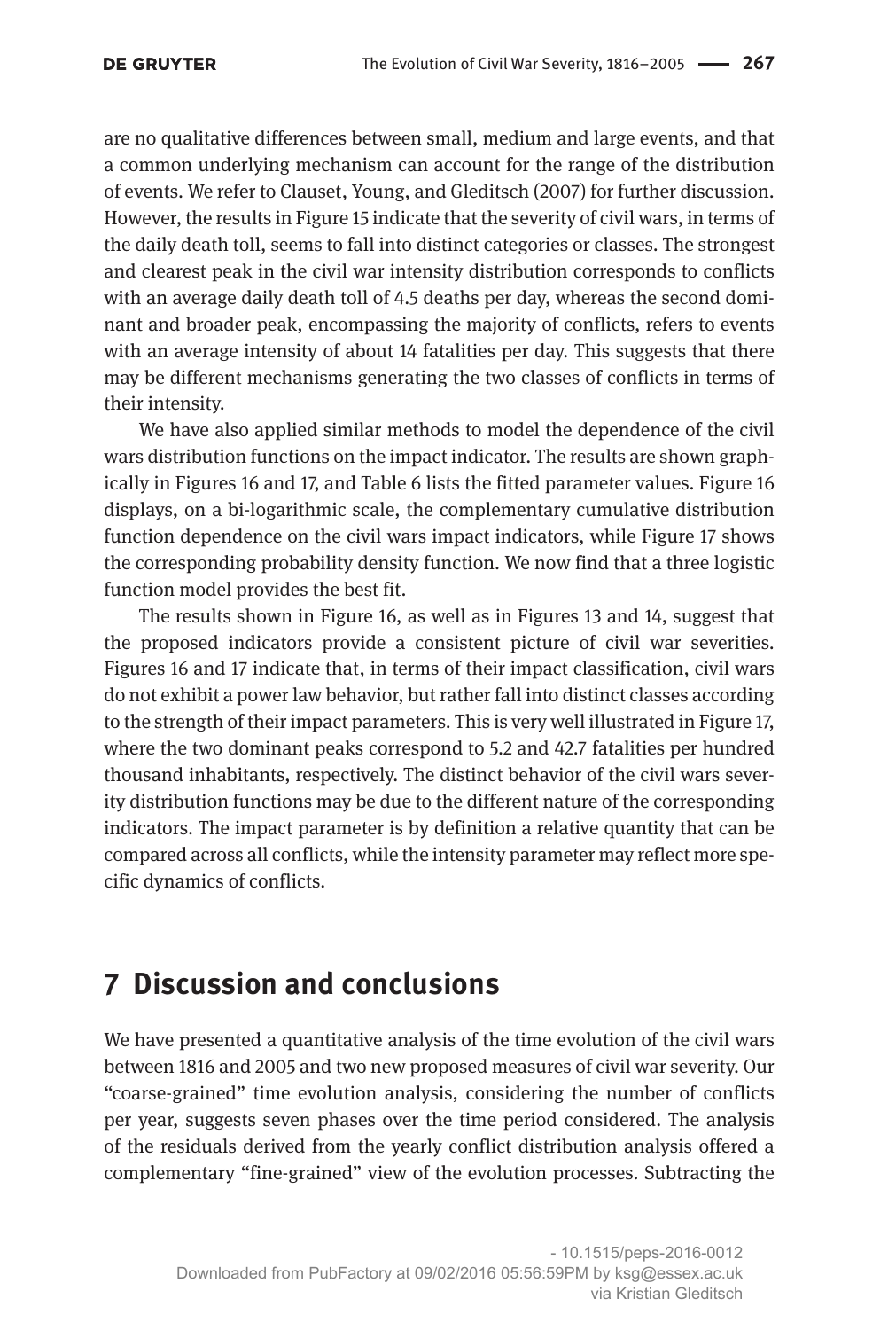

**Figure 16:** Complementary cumulative distribution of civil wars as a function of their impacts. The solid line represents the theoretical model function as obtained from the cumulative distribution data fitting.



**Figure 17:** Probability density function for the civil wars as a function of the logarithm of their impacts.

overall trend off the civil wars yearly frequency time series, the residuals appear to exhibit a clear wavelike behavior. Furthermore, this wavelike behavior is not dominated by a single mode cycle, but rather by two or more periodic modes that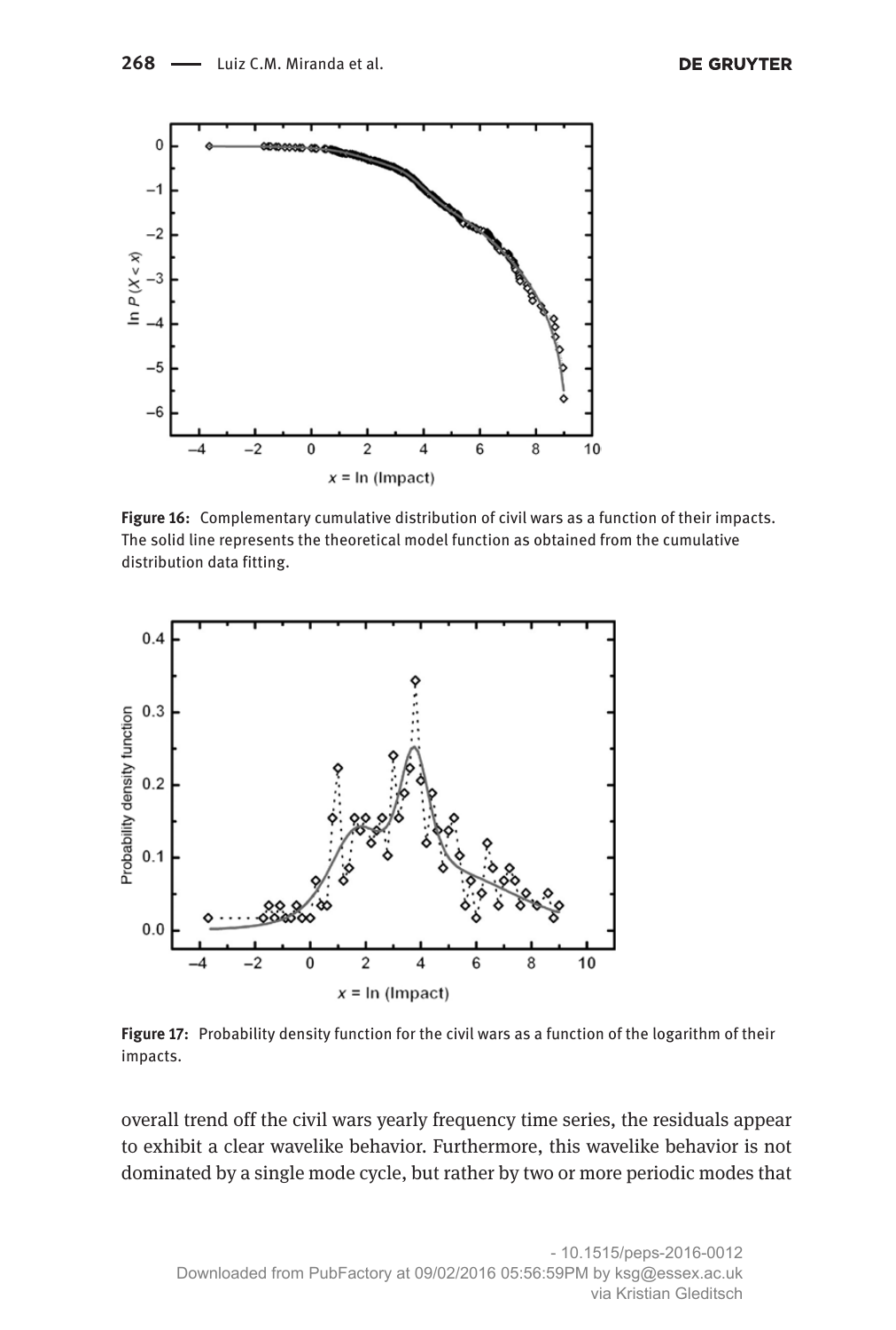| <b>Phase</b> | Center<br>vear | <b>Conflict</b><br>frequency<br>(per year) | <b>Phase</b><br>transition | <b>Time lapse</b><br>between center<br>years (years) | Difference in the<br>conflict frequency<br>(per year) |
|--------------|----------------|--------------------------------------------|----------------------------|------------------------------------------------------|-------------------------------------------------------|
| $\mathbf{1}$ | 1835.61        | 40.51                                      |                            |                                                      |                                                       |
| 2            | 1873.17        | 48.54                                      | $1\rightarrow 2$           | 37.56                                                | 8.03                                                  |
| 3            | 1901.71        | 25.53                                      | $2 \rightarrow 3$          | 28.54                                                | $-23.01$                                              |
| 4            | 1928.42        | 39.97                                      | $3\rightarrow 4$           | 26.71                                                | 14.44                                                 |
| 5            | 1957.71        | 43.65                                      | $4 \rightarrow 5$          | 29.29                                                | 3.68                                                  |
| 6            | 1972.96        | 31.39                                      | $5 \rightarrow 6$          | 15.25                                                | $-12.26$                                              |
| 7            | 1993.64        | 71.35                                      | $6 \rightarrow 7$          | 20.68                                                | 39.96                                                 |

**Table 7:** Civil wars phase characteristics.

Main characteristics of the seven identified phases of the trend of the Civil Wars between 1816 and 2005.

add up to produce the observed wavy behavior of the time-series trend residuals, suggesting a complex mix of social, religious, economic, political and technological components involved in conflicts to varying degrees.

Table 7 consolidates the identified phases characterizing the trend of civil wars distribution summarized in Tables 1 and 2. Table 7 displays the central year of each phase, the average number of conflicts per year for each phase, the time lapse between the center year of consecutive phases (center year shift) and the difference between the average number of conflicts (conflict frequency shift) for the sequential phases.



**Figure 18:** Time interval between the center years and the war frequency shifts of the sequential civil wars phases as listed in Table 7.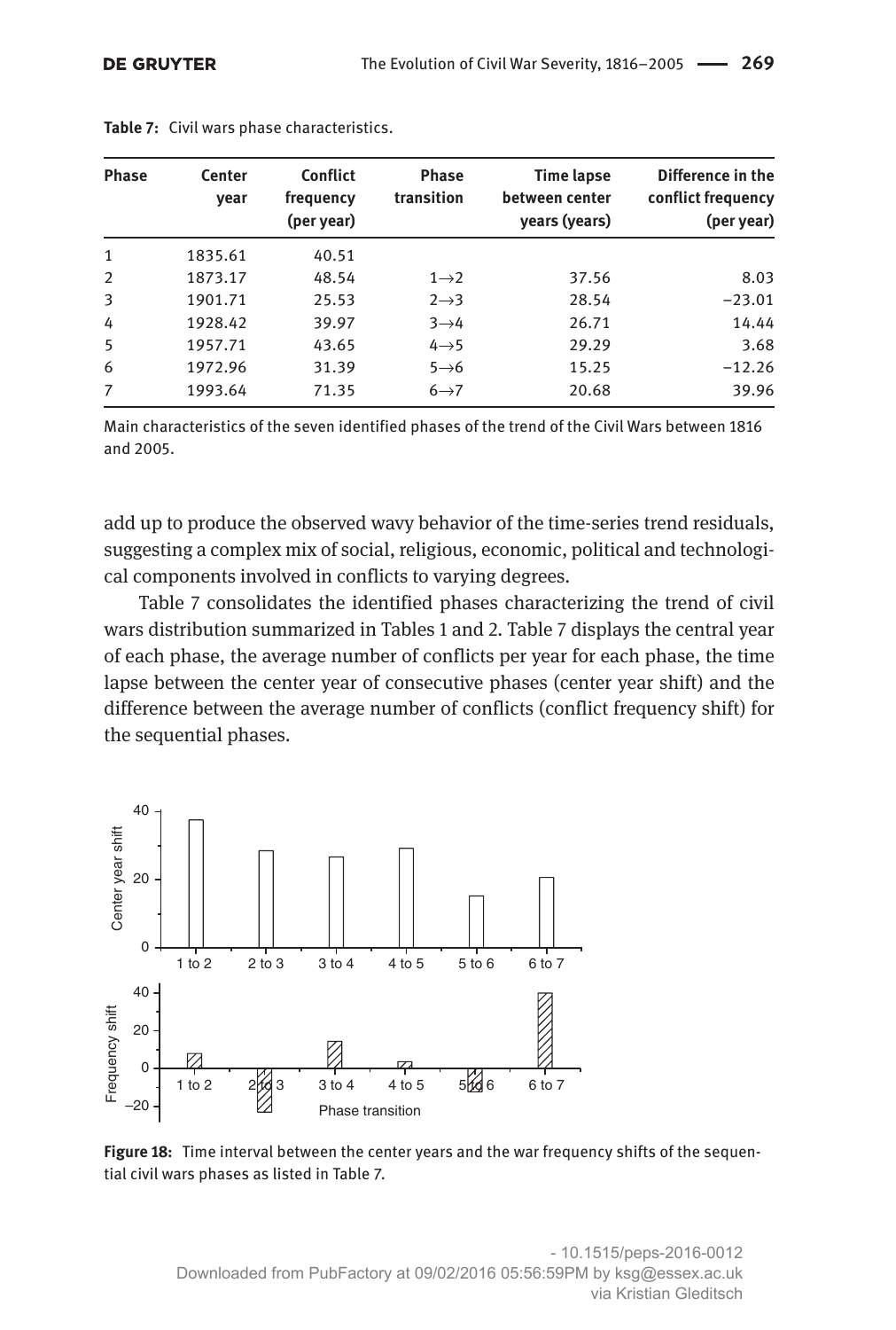Figure 18 displays the center year shifts and the war frequencies shifts between the sequential phases as listed in Table 7. The average time lag between these seven peaks is about 26.3 years. Nevertheless, there is some tendency for the phase separations to get closer, especially after 1960 (transitions 5–6 and 6–7). Combining this result with the information displayed in Figures 6, 11, and 12 reinforces the conclusion that the frequencies and severity of civil wars have increased over the 20th century, although it is possible that the post-Cold War decline on civil war may indicate that we have moved into a qualitatively new and more peaceful global context.

It is natural to consider whether these phases in the frequency of civil war display any correspondence to other global trends or delineations of specific period. Maddison (1991), for example, identifies four phases in global capitalist development, 1870–1913, 1913–1950, 1950–1973, and 1973 onwards, using conventional macroeconomic indicators such as the rate of output growth, output per capita, capital stock, export volume, plus the cyclical variations in output, exports, level of unemployment and rate of price increase. In Table 8 we list Maddison's world economy phases and the civil war phases emerging from our analyses. We note that the Maddison's first or "liberal" phase (1870–1913) follows closely after the 1873.17 second civil war phase peak, while the end of his "golden phase" (1950–1973), culminating in the 1973 oil crisis, coincides with the sixth civil war phase peak. Maddison emphasizes primarily economic policy stances such as the unemployment/price stability trade-off and the freedom of international trade of factor movements in distinguishing between the delineation of phases, and conflict and political trends that fuel conflict primarily enter the analysis as exogenous "shocks." Our analyses suggest that

| Civil war phases<br>(present study) | World economy phases (Maddison 1991)                      |
|-------------------------------------|-----------------------------------------------------------|
| $1 - 1835.61$                       |                                                           |
| $2 - 1873.17$                       | 1870–1913 (liberal phase; center year at 1891.5)          |
| $3 - 1901.71$                       |                                                           |
| $4 - 1928.42$                       | 1913–1950 (worldwide shock period; center year at 1931.5) |
| $5 - 1957.71$                       | 1950–1973 (golden phase; center year at 1961.5)           |
| $6 - 1972.96$                       |                                                           |
| $7 - 1993.64$                       | 1973 onwards                                              |

**Table 8:** Civil war phases and world economy phases.

Main characteristics of the civil wars phases between 1816 and 2005 as identified in the present work and the world economy phases investigated by Maddison (1991).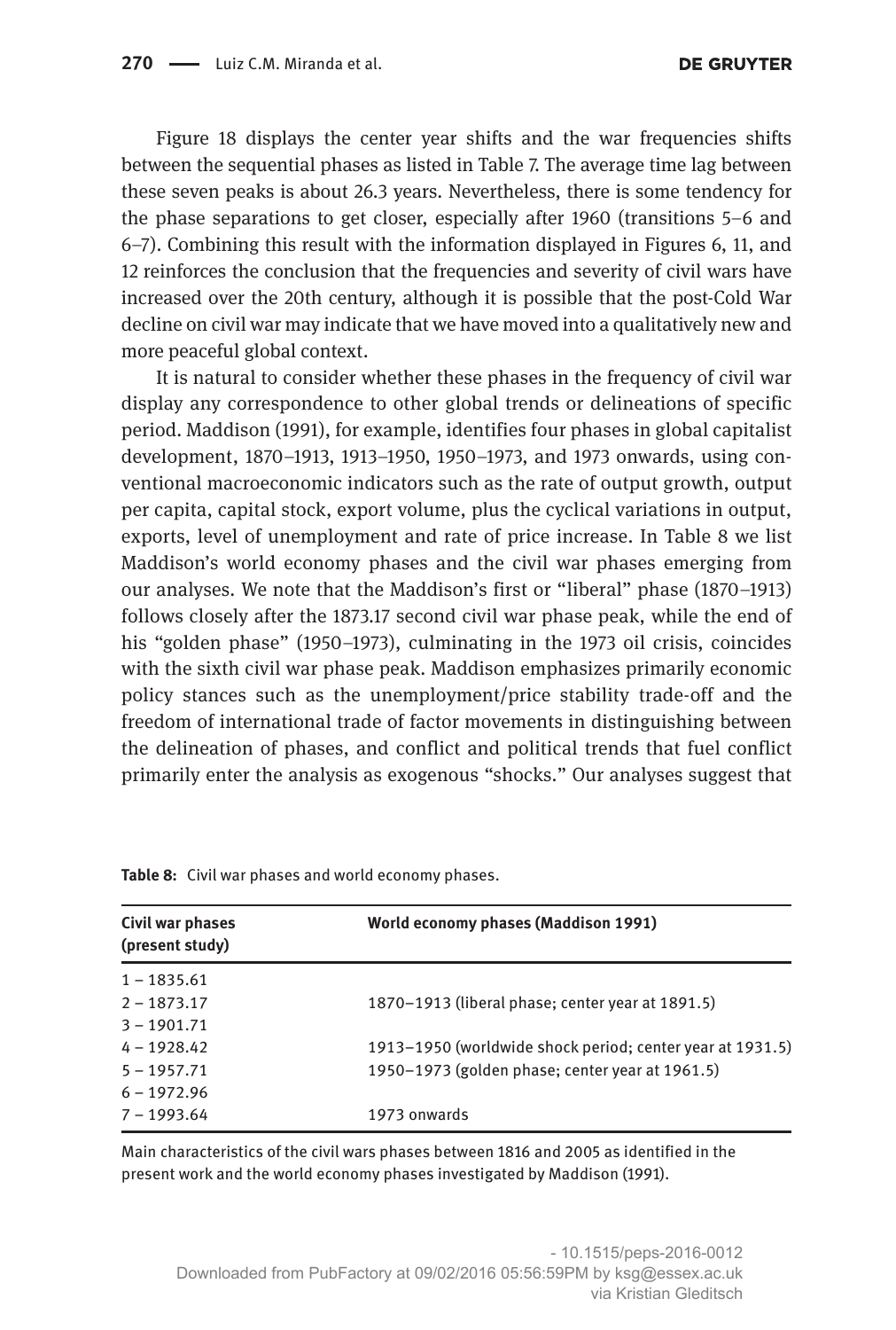the economic trends highlighted in Maddison's phases as well as other features shaping global economic evolution, such as state formations in Europe around 1870 and global commodity prices in 1972–1973, may also have an influence on civil war and the ideologies that may generate conflict. For example, economic change can promote the development of nationalist and separatist sentiments, and efforts to expand the reach of the state can generate tensions with groups that see themselves as distinct (see, e.g. Hechter 2001; Wimmer 2013). A more detailed analysis will obviously be necessary to examine the strength of the evidence for such relationships, but we see this as a very promising avenue for further research.

The fine-grained analysis of the residuals of the civil wars trend suggests an oscillatory structure with fundamental mode periods of 27.8 and 30.8 years in ranges 1 and 2, respectively, which is approximately of the order of a human generation (25–30 years). This lends some support to the conjecture that the rhythm of population dynamics can have an influence on social, political, and economic factors (see Turchin 2013, Turchin and Korotayev 2006; Turchin and Nefedov 2009). A number of scholars have identified cycles in economic activities, including Juglar (1863), Mitchell (1913, 1927), Kitchin (1923), Kondratiev (1922), Kuznets (1930), and Schumpeter (1939). The 26 years period for cyclical peaks in civil wars resembles the so-called Kuznets (1930) economic cycle period, related to investments in social infrastructure, which Kuznets found to have a characteristic period between 15 and 25 years. Modelski and Thompson (1988, 1996) suggest long political cycles of approximately 120 years, based on the leading global powers. Many researchers have tried to relate such cycles to trends in conflict, including early contributions by Dewey (1951), Wright (1965) and Richardson (1960), although most of these analyses have focused on interstate as opposed to civil wars (see Goldstein 1998; Levy 1983). Although it may seem tempting to interpret our findings in light of such cyclical theories, we stress that evolution of civil wars is likely to reflect more than simple economic trends, including the effectiveness and quality of governance, ethnic or religious exclusion, as well as technology and natural resources.

With regards to forecasting the future, the trend analysis and residuals reconstruction shown in Figure 8 predict an increase in civil war between 2020 and 2030. This forecast corresponds to a time span of about 110–120 years since the last change in the major powers, following the emergence of the US as the world's leading political and military power by the middle of the 1910s. This is consistent with Modelski and Thompson (1996) long cycle, suggesting that power transitions often are accompanied by severe conflicts. Likewise, our analysis of civil war intensity and the impact of civil wars indicate a clear tendency towards increasingly severity of the hostilities.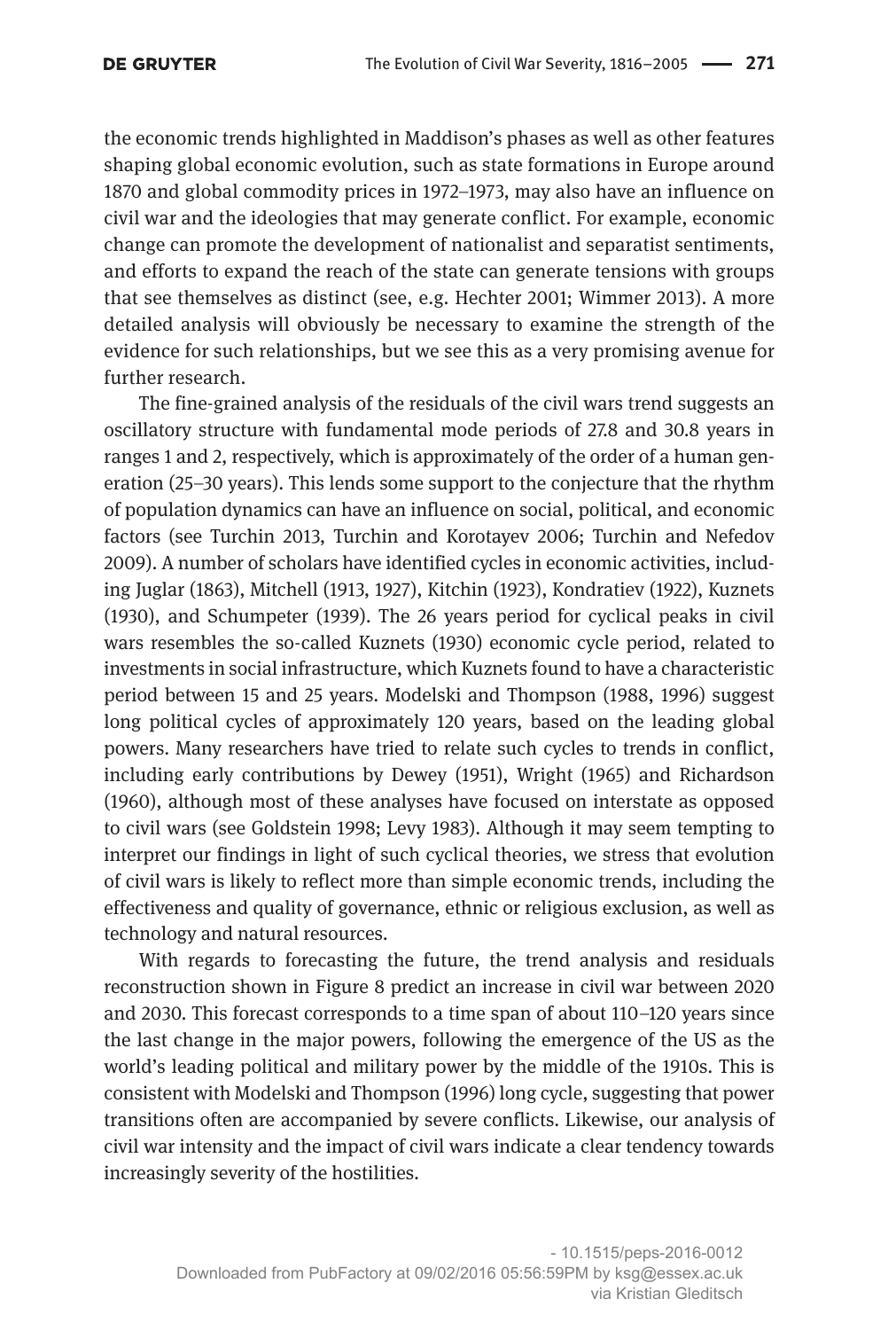However, just as Richardson (1960) famously presented his analysis of arms races as a description of "what people will do if they do not stop to think," forecasts of the future based exclusively on past trends may be overly pessimistic. There are some signs that the number of civil wars have decreased since their peak immediately after the Cold War (Cederman, Gleditsch, and Wucherpfennig 2016; Goldstein 2002, 2011; Gurr 2000; Human Security Report 2005; Mack 2007; Pinker 2011). Although some have seen the relatively severe civil war in Syria as evidence that the trend towards a decline in conflict may be reversing (see Pettersson and Wallensteen 2015), the evidence for a new upturn in the number of civil wars is modest and remains far below the peak at the end of the Cold War. There are a number of global trends including democratization, political reform, and increased economic growth in developing countries that may decrease incentives to use violence as well as possible improvements in conflict management efforts that may have helped decrease the escalation of major conflicts (see Cederman, Gleditsch, and Wucherpfennig 2016; Goldstein 2002, 2011; Gurr 2000, 2002; Mack 2007; Pinker 2011). Although the challenge of civil wars to humanity should not be understated, the projected increase in conflict frequency and severity is at least not inevitable.

**Acknowledgments:** L.C.M. Miranda and L.F. Perondi acknowledge the Brazilian National Research Council for the partial support of their work. K.S. Gleditsch would like to acknowledge support from the Research Council of Norway (180441/ V10). We are grateful for comments and helpful discussions with Vincenzo Bove, Raul Caruso, Belén González, Nils Metternich, Cliff Morgan, Andrea Ruggeri, and Anja Shortland.

# **Appendix: Probability density as a function of the severity indicators**

The civil wars distribution as a function of the severity indicators were constructed as by counting, for each value of the corresponding indicator, the number of conflicts. Since the values of both indicators vary typically four orders of magnitude, our distributions were assembled using a logarithmic binning for both indicators. In the Table below we present a summary of the data used in this study. Table 6 shows, for instance, that beginning with 1 conflict ln (Intensity) $=$ -1.7 $\pm$ 0.1 we ended up with 1 war having  $log (Intensity)=8.4\pm0.1$  (i.e. between roughly 6310 and 10,000 battle deaths per day).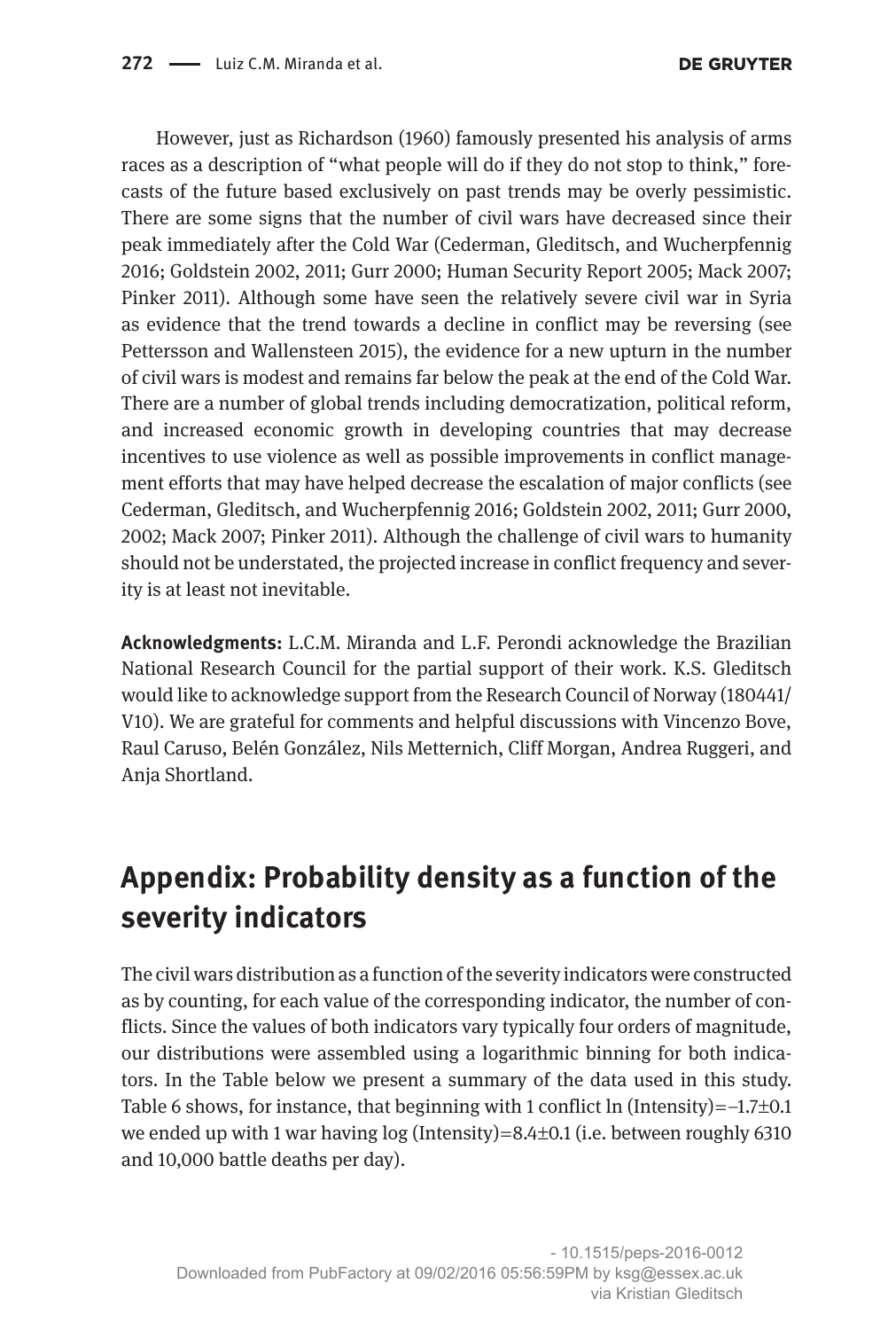| In (Intensity)    | <b>Intensity probability</b><br>density function | In (Impact)        | <b>Impact probability</b><br>density function, a |
|-------------------|--------------------------------------------------|--------------------|--------------------------------------------------|
| $-1.7 \pm 0.1$    | 0.023                                            | $-3.7 \pm 0.1$     | 0.017                                            |
| $-1.4 \pm 0.1$    | 0.023                                            | $-1.7 + 0.1$       | 0.017                                            |
| $-1.1 \pm 0.1$    | 0.023                                            | $-1.5 \pm 0.1$     | 0.034                                            |
| $-0.8 + 0.1$      | 0.023                                            | $-1.3 \pm 0.1$     | 0.017                                            |
| $-0.4 + 0.1$      | 0.070                                            | $-1.1 \pm 0.1$     | 0.034                                            |
| 0 <sub>±0.1</sub> | 0.023                                            | $-0.9 + 0.1$       | 0.017                                            |
| $0.2 \pm 0.1$     | 0.023                                            | $-0.7 \pm 0.1$     | 0.017                                            |
| $0.4 + 0.1$       | 0.164                                            | $-0.5 \pm 0.1$     | 0.034                                            |
| $0.6 + 0.1$       | 0.047                                            | $-0.3 \pm 0.1$     | 0.017                                            |
| $0.8 + 0.1$       | 0.023                                            | 0 <sub>±</sub> 0.1 | 0.017                                            |
| $1 \pm 0.1$       | 0.210                                            | $0.2 \pm 0.1$      | 0.069                                            |
| $1.2 \pm 0.1$     | 0.210                                            | $0.4 + 0.1$        | 0.034                                            |
| $1.4 + 0.1$       | 0.280                                            | $0.6 + 0.1$        | 0.034                                            |
| $1.6 + 0.1$       | 0.374                                            | $0.8 + 0.1$        | 0.155                                            |
| $1.8 + 0.1$       | 0.210                                            | $1 + 0.1$          | 0.223                                            |
| $2+0.1$           | 0.164                                            | $1.2 \pm 0.1$      | 0.069                                            |
| $2.2 \pm 0.1$     | 0.164                                            | $1.4 + 0.1$        | 0.086                                            |
| $2.4 \pm 0.1$     | 0.234                                            | $1.6 + 0.1$        | 0.155                                            |
| $2.6 \pm 0.1$     | 0.257                                            | $1.8 + 0.1$        | 0.137                                            |
| $2.8 \pm 0.1$     | 0.187                                            | $2 + 0.1$          | 0.155                                            |
| 3±0.1             | 0.164                                            | $2.2 \pm 0.1$      | 0.120                                            |
| $3.2 \pm 0.1$     | 0.164                                            | $2.4 + 0.1$        | 0.137                                            |
| $3.4 \pm 0.1$     | 0.257                                            | $2.6 \pm 0.1$      | 0.155                                            |
| $3.6 \pm 0.1$     | 0.140                                            | $2.8 \pm 0.1$      | 0.103                                            |
| $3.8 \pm 0.1$     | 0.164                                            | 3±0.1              | 0.241                                            |
| $4 + 0.1$         | 0.187                                            | $3.2 \pm 0.1$      | 0.155                                            |
| $4.2 \pm 0.1$     | 0.117                                            | $3.4 \pm 0.1$      | 0.189                                            |
| $4.4 \pm 0.1$     | 0.093                                            | $3.6 \pm 0.1$      | 0.223                                            |
| $4.6 \pm 0.1$     | 0.093                                            | $3.8 \pm 0.1$      | 0.344                                            |
| $4.8 + 0.1$       | 0.140                                            | $4 + 0.1$          | 0.206                                            |
| 5 ± 0.1           | 0.117                                            | $4.2 \pm 0.1$      | 0.120                                            |
| $5.2 \pm 0.1$     | 0.047                                            | $4.4 \pm 0.1$      | 0.189                                            |
| $5.4 \pm 0.1$     | 0.070                                            | $4.6 \pm 0.1$      | 0.137                                            |
| $5.6 \pm 0.1$     | 0.093                                            | $4.8 \pm 0.1$      | 0.086                                            |
| $5.8 \pm 0.1$     | 0.047                                            | 5 ± 0.1            | 0.137                                            |
| $6 + 0.1$         | 0.023                                            | $5.2 \pm 0.1$      | 0.155                                            |
| $6.2 \pm 0.1$     | 0.023                                            | $5.4 \pm 0.1$      | 0.103                                            |
| $6.4 + 0.1$       | 0.047                                            | $5.6 \pm 0.1$      | 0.034                                            |
| $6.6 + 0.1$       | 0.093                                            | $5.8 + 0.1$        | 0.069                                            |
| $7 + 0.1$         | 0.047                                            | $6 + 0.1$          | 0.017                                            |
| $7.2 \pm 0.1$     | 0.023                                            | $6.2 \pm 0.1$      | 0.052                                            |
| $7.6 \pm 0.1$     | 0.070                                            | $6.4 + 0.1$        | 0.120                                            |
| $7.8 \pm 0.1$     | 0.023                                            | $6.6 + 0.1$        | 0.086                                            |
| $8.4 \pm 0.1$     | 0.023                                            | $6.8 + 0.1$        | 0.034                                            |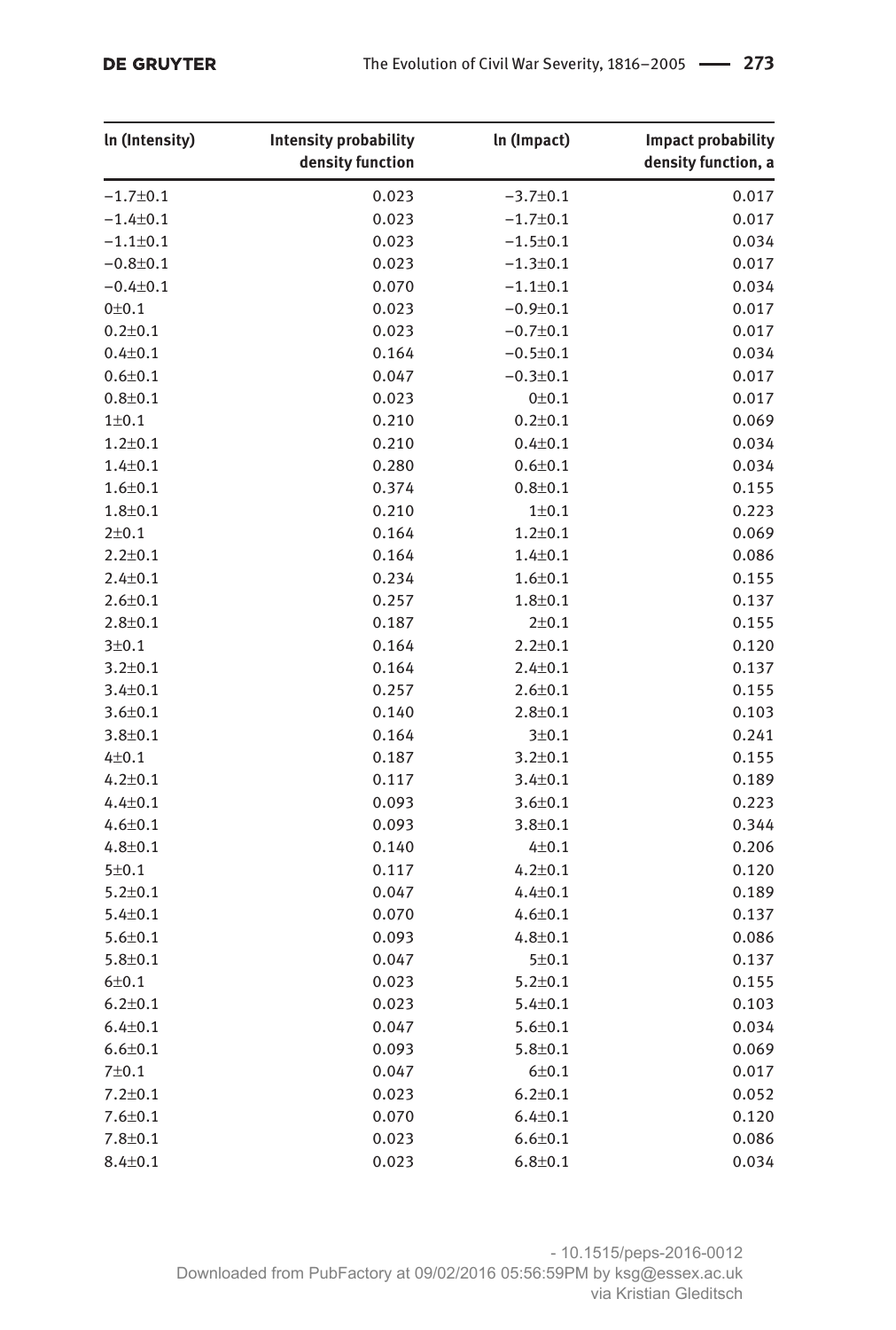| In (Intensity) | <b>Intensity probability</b><br>density function | In (Impact)   | <b>Impact probability</b><br>density function, a |
|----------------|--------------------------------------------------|---------------|--------------------------------------------------|
|                |                                                  | $7 + 0.1$     | 0.069                                            |
|                |                                                  | $7.2 \pm 0.1$ | 0.086                                            |
|                |                                                  | $7.4 \pm 0.1$ | 0.069                                            |
|                |                                                  | $7.6 \pm 0.1$ | 0.034                                            |
|                |                                                  | $7.8 \pm 0.1$ | 0.052                                            |
|                |                                                  | $8.2 \pm 0.1$ | 0.034                                            |
|                |                                                  | $8.6 \pm 0.1$ | 0.052                                            |
|                |                                                  | $8.8 \pm 0.1$ | 0.017                                            |
|                |                                                  | 9 ± 0.1       | 0.034                                            |

### **References**

Box, G., Jenkins, G., (1970), Time Series Analysis: Forecasting and Control, Holden-Day, San Francisco, CA. Cederman, L.-E., (2003), Modeling the Size of Wars: From Billiard Balls to Sandpiles, American Political Science Review, vol. 97, no. 1, pp. 135–150. Cederman, L.-E., Gleditsch, K.S., Wucherpfennig, J., (2016), Predicting the Decline of Ethnic Civil War:\\ Was Gurr Right and For the Right Reasons?, Journal of Peace Research, forthcoming. Cirillo, P., Taleb, N., (2015), On the Statistical Properties and Tail Risk of Violent Conflicts, Physica A: Statistical Mechanics and its Applications, forthcoming. Clauset, A., Young, M., Gleditsch, K.S., (2007), On the Frequency of Severe Terrorist Events, Journal of Conflict Resolution, vol. 51, no. 1, pp. 58–87. Dewey, E.R., (1951), The 57-Year Cycle in International Conflicts, Cycles, vol. 2, pp. 2–4. Gleditsch, K.S., (2004), A Revised List of Wars between and within Independent States, 1816–2002, International Interactions, vol. 30, no. 3, pp. 231–262. Gleditsch, K.S., (2007), Expanded War Data, version 1.52. Available at [http://privatewww.essex.](http://privatewww.essex.ac.uk/~ksg/expwar.html) [ac.uk/∼ksg/expwar.html](http://privatewww.essex.ac.uk/~ksg/expwar.html). Goldstein, J., (1998), Long Cycles: War and Prosperity in the Modern Age, Yale University Press, New Haven, CT. Goldstein, J.S., (2002), The Worldwide Lull in War, Christian Science Monitor, 14 May 2002, p. 9. Goldstein, J.S., (2011), Winning the War on War, Dutton/Penguin, Hialeah, FI. Gurr, T.R., (2000), Ethnic Warfare on the Wane, Foreign Affairs, vol. 79, no. 3, pp. 52–64. Hechter, M., (2001), Containing Nationalism, Oxford University Press, Oxford. Human Security Report, (2005), Human Security Report 2005: War and Peace in the 21st Century, Oxford University Press, Oxford. Juglar, C., (1863), Des crises commerciales et de leur retour periodique en France, en Angleterre et aux Etats Unis, Vve. Gerger-Levrault Press, Strasbourg, Also available at [http://gallica.](http://gallica.bnf.fr/ark:/12148/bpt6k83714z) [bnf.fr/ark:/12148/bpt6k83714z.](http://gallica.bnf.fr/ark:/12148/bpt6k83714z) Kitchin, J., (1923), Cycles and Trends in Economic Factors, Review of Economics and Statistics, vol. 5, no. 1, pp. 10–16.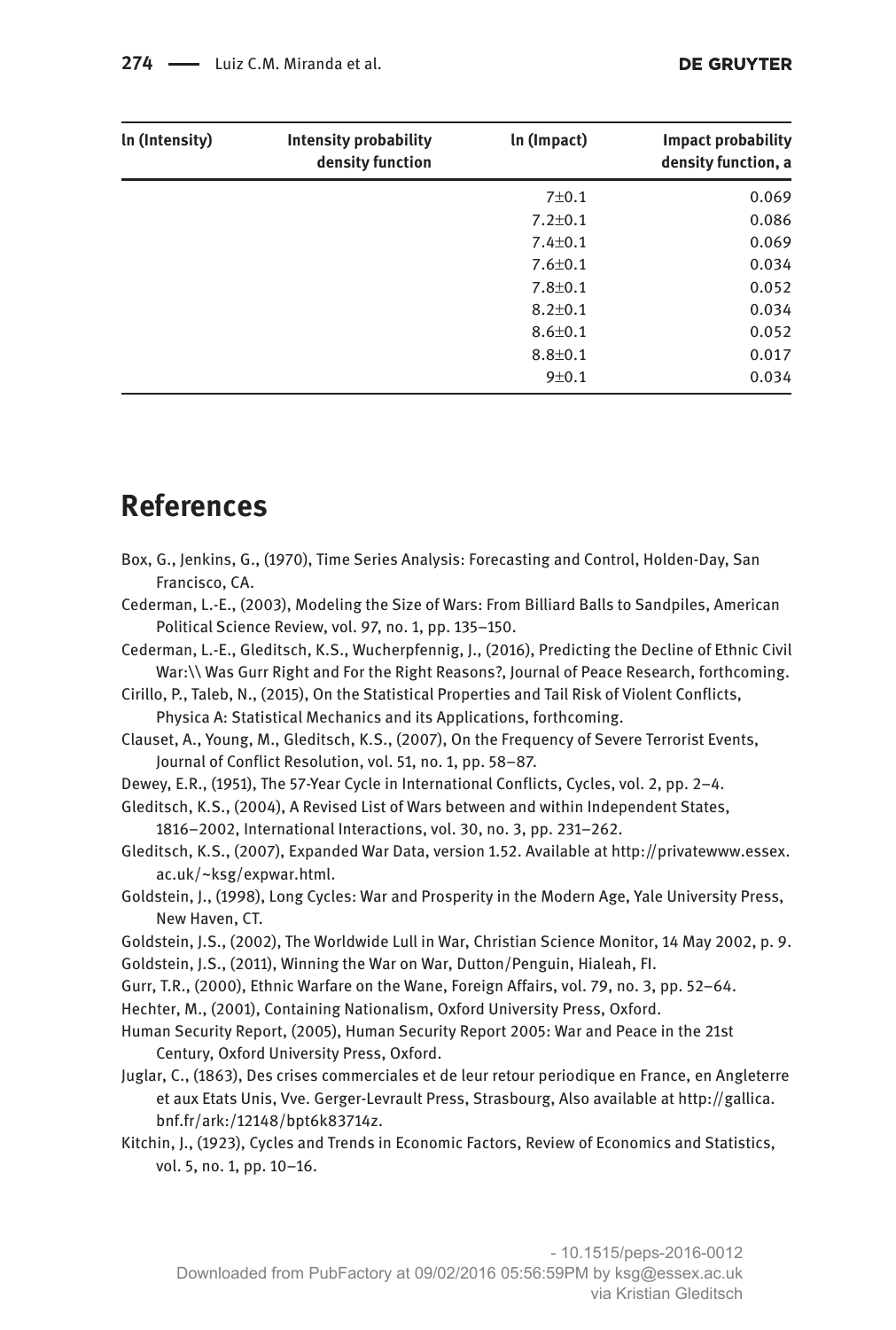- Kondratiev, N.D., (1922), The World Economy and its Conjunctures during and after the War (in Russian); this Paper was Later Expanded and Published in German in 1926 as Langen Wellen der Konjunktur, Archiv fur Sozialwissenschaften und Sozialpolitik, vol. 56, pp. 573–609.
- Kuznets, S.S., (1930), Secular Movements in Production and Prices, Houghton Mifflin, Boston, MA.
- Levy, J.S., (1983), War in the Modern Great Power System. 1495–1975, University Press of Kentucky, Lexington, KY.
- Mack, A., (2007), Global Political Violence: Explaining the Post-Cold War Decline, in Klingemann, H.-D., (ed.), The State of Political Science in Western Europe, Barbara Budrich, Leverkusen.
- Maddison, A., (1991), Dynamic Forces in Capitalist Development, Oxford University Press, Oxford.
- Maddison, A., (2003), The world economy: Historical statistics, OECD Publishing, Paris. The GDP and population data over the 1-2003 AD period for the different countries can be accessed at the website <http://www.ggdc.net/maddison/>(last accessed Dec 2008).

Miranda, L.C.M., (2010), A Note on the Periodicities in the Logistic Analyses of Growth Processes, Technological Forecasting and Social Change, vol. 77, no. 5, pp. 823–830.

Miranda, L.C.M., Lima, C.A.S., (2010), A New Methodology for the Logistic Analysis of Evolutionary S-shaped Processes: Application to Historical Time Series and Forecasting, Technological Forecasting and Social Change, vol. 77, no. 2, pp. 175–192.

Mitchell, W.C., (1913), Business Cycles, University of California Press, Berkeley, CA.

- Mitchell, W.C., (1927), Business Cycles: The Problem and its Setting, National Bureau of Economic Research, New York.
- Modelski, G., Thompson, W.R., (1988), Seapower in Global Politics, 1494–1993, University of Washington Press, Seattle, WA.
- Modelski, G., Thompson, W.R., (1996), Leading Sectors and World Powers: The Co-Evolution of Global Economics and Politics, University of South Carolina Press, Columbia, SC.
- Mueller, J., (1994), The Catastrophe Quota: Trouble After the Cold War, Journal of Conflict Resolution, vol. 38, no. 3, pp. 355–375.
- Pearl, R., Reed, L.J., (1920), On the Rate of Growth of the Population of the United States since 1790 and its Mathematical Representation, Proceedings of the National Academy of Sciences USA, vol. 6, no. 6, pp. 275–288.
- Pettersson, T., Wallensteen, P., (2015), Armed Conflicts, 1946–2014, Journal of Peace Research, vol. 52, no. 4, pp. 536–550.
- Pinker, S., (2011), The Better Angels of Our Nature: Why Violence has Declined, Viking, New York.

Richardson, L.F., (1935), Mathematical Psychology of War, Nature, vol. 135, no. 3420, pp. 830–831.

- Richardson, L.F., (1941), Frequency of Occurrence of Wars and Other Fatal Quarrels, Nature, vol. 148, no. 3759, pp. 598.
- Richardson, L.F., (1960), Statistics of Deadly Quarrels, Boxwood Press, Pacific Grove, CA.
- Sambanis, N., (2002), A Review of Recent Advances and Future Directions in the Literature on Civil Wars, Defense and Peace Economics, vol. 13, no. 2, pp. 215–243.
- Schumpeter, J.A., (1939), Business Cycles: A Theoretical, Historical, and Statistical Analysis of the Capitalist Process, McGraw-Hill, New York.
- Turchin, P., (2013), Modeling Social Pressures toward Political Instability, Cliodynamics, vol. 4, pp. 241–280.